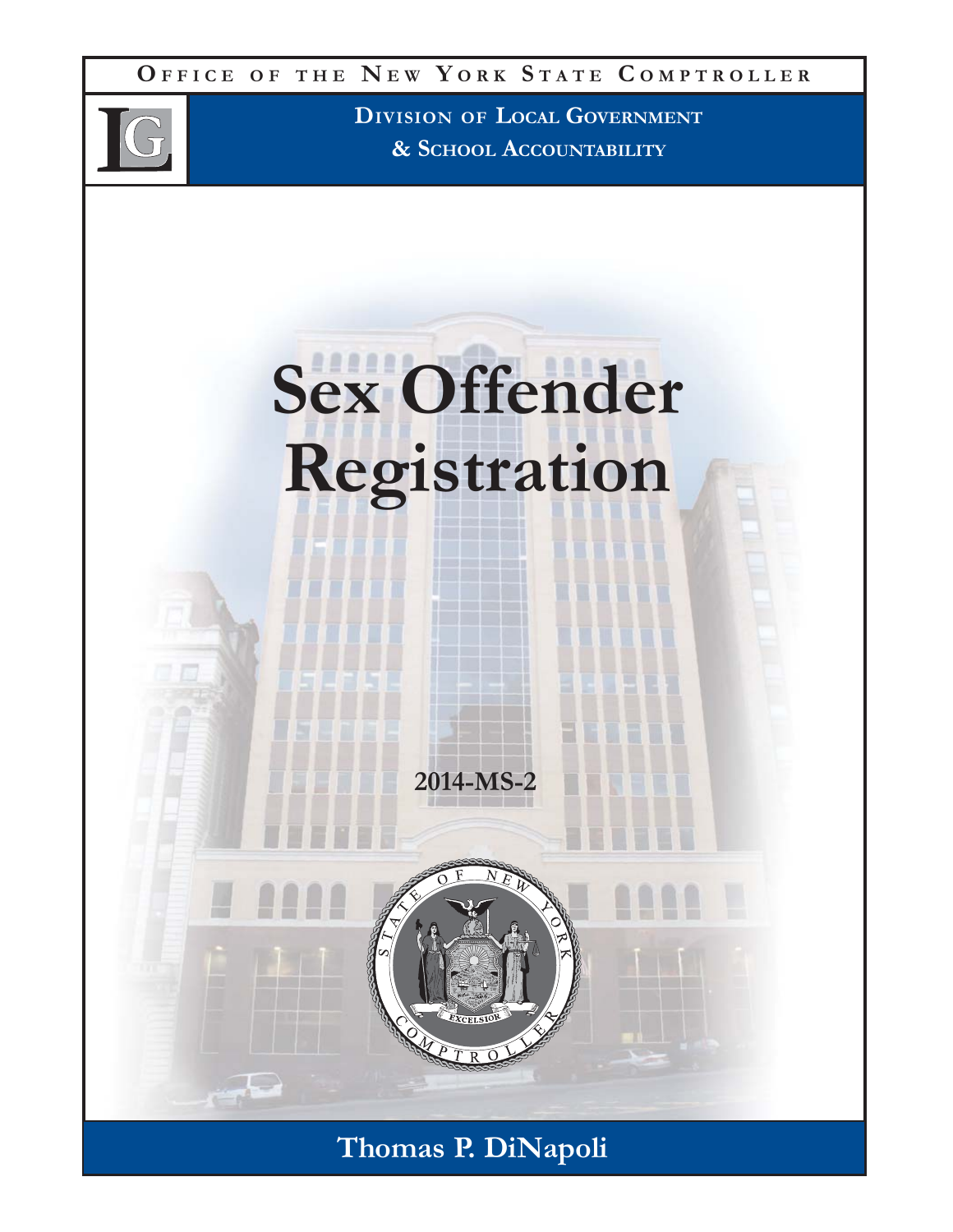# **Table of Contents**

|                     |                                                              | $\sigma$       |
|---------------------|--------------------------------------------------------------|----------------|
|                     | <b>AUTHORITY LETTER</b>                                      | $\mathbf{1}$   |
|                     | <b>EXECUTIVE SUMMARY</b>                                     | $\overline{2}$ |
| <b>INTRODUCTION</b> |                                                              | $\overline{4}$ |
|                     | <b>Background</b>                                            | $\overline{4}$ |
|                     | Objective                                                    | 6              |
|                     | Scope and Methodology                                        | 6              |
|                     | <b>Comments of Local Officials</b>                           | $\overline{7}$ |
|                     | <b>NOTIFICATION USAGE</b>                                    | 8              |
|                     | <b>Photograph Updates</b>                                    | 9              |
|                     | <b>Annual Address Verification</b>                           | 10             |
|                     | Recommendation                                               | 12             |
|                     | <b>DEPARTMENT COMPLIANCE</b>                                 | 13             |
|                     | <b>Change-of-Address Forms</b>                               | 13             |
|                     | <b>Policies and Procedures</b>                               | 15             |
|                     | <b>Recommendations</b>                                       | 16             |
| <b>APPENDIX A</b>   | <b>Responses From Local Officials</b>                        | 17             |
| <b>APPENDIX B</b>   | <b>Audit Methodology and Standards</b>                       | 18             |
| <b>APPENDIX C</b>   | Definitions, Registration Requirements, Convictions in Other |                |
|                     | Jurisdictions and the Sex Offender Registration Act Website  | 19             |
| <b>APPENDIX D</b>   | How to Obtain Additional Copies of the Report                | 21             |
| <b>APPENDIX E</b>   | <b>Local Regional Office Listing</b>                         | 22             |
|                     |                                                              |                |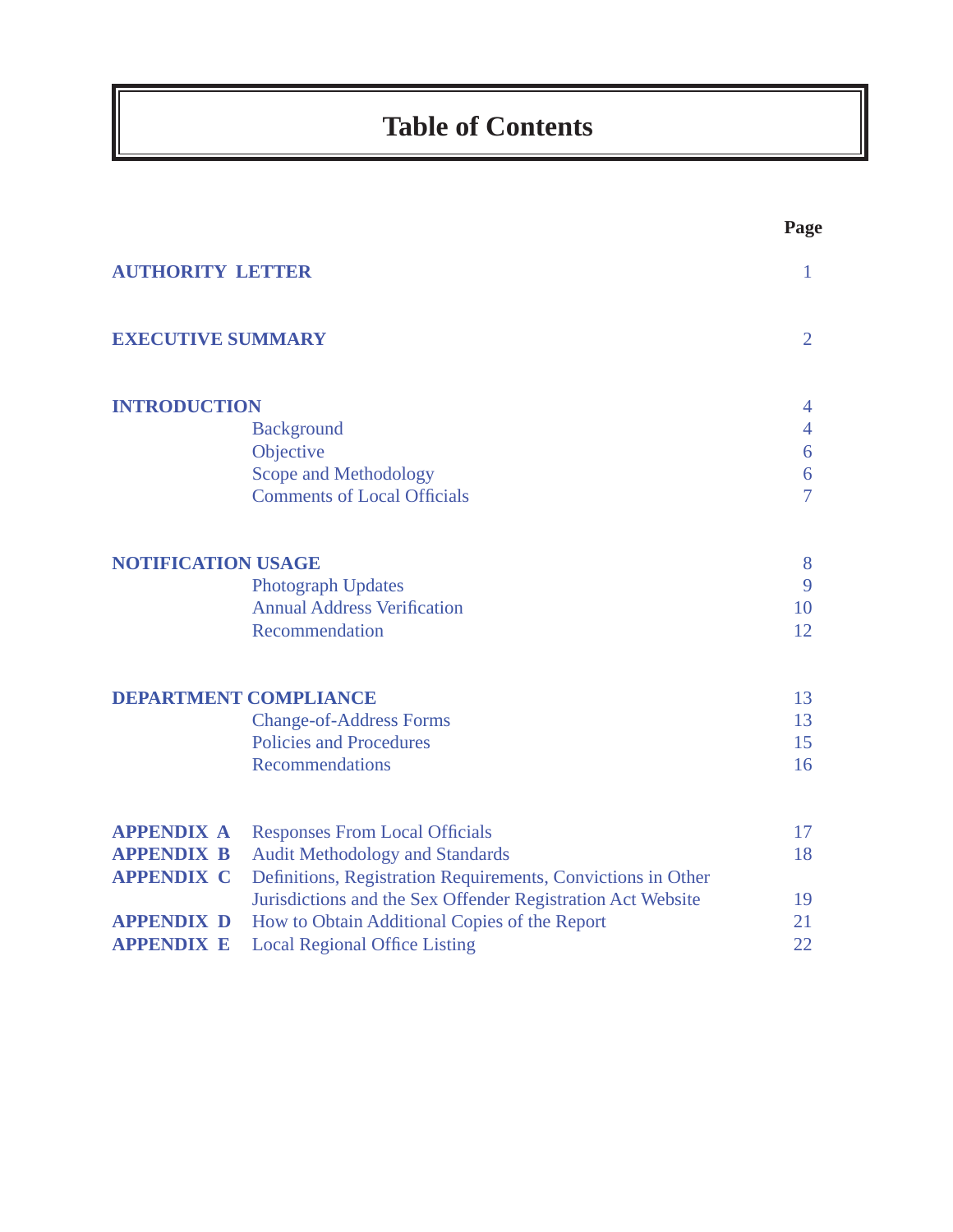### <span id="page-2-0"></span>**Division of Local Government and School Accountability**

September 2014

Dear Department Officials:

A top priority of the Office of the State Comptroller is to help local government officials manage government resources efficiently and effectively and, by so doing, provide accountability for tax dollars spent to support government operations. The Comptroller oversees the fiscal affairs of local governments statewide, as well as compliance with relevant statutes and observance of good business practices. This fiscal oversight is accomplished, in part, through our audits, which identify opportunities for improving operations and law enforcement agency governance. Audits also can identify strategies to reduce costs and to strengthen controls intended to safeguard local government assets.

Following is a report of our audit, entitled Sex Offender Registration. This audit was conducted pursuant to Article V, Section 1 of the State Constitution and the State Comptroller's authority as set forth in Article 3 of the General Municipal Law.

This audit's results and recommendations are resources for local government officials to use in effectively managing operations and in meeting the expectations of their constituents. If you have questions about this report, please feel free to contact the local regional office for your county, as listed at the end of this report.

Respectfully submitted,

*Offi ce of the State Comptroller Division of Local Government and School Accountability*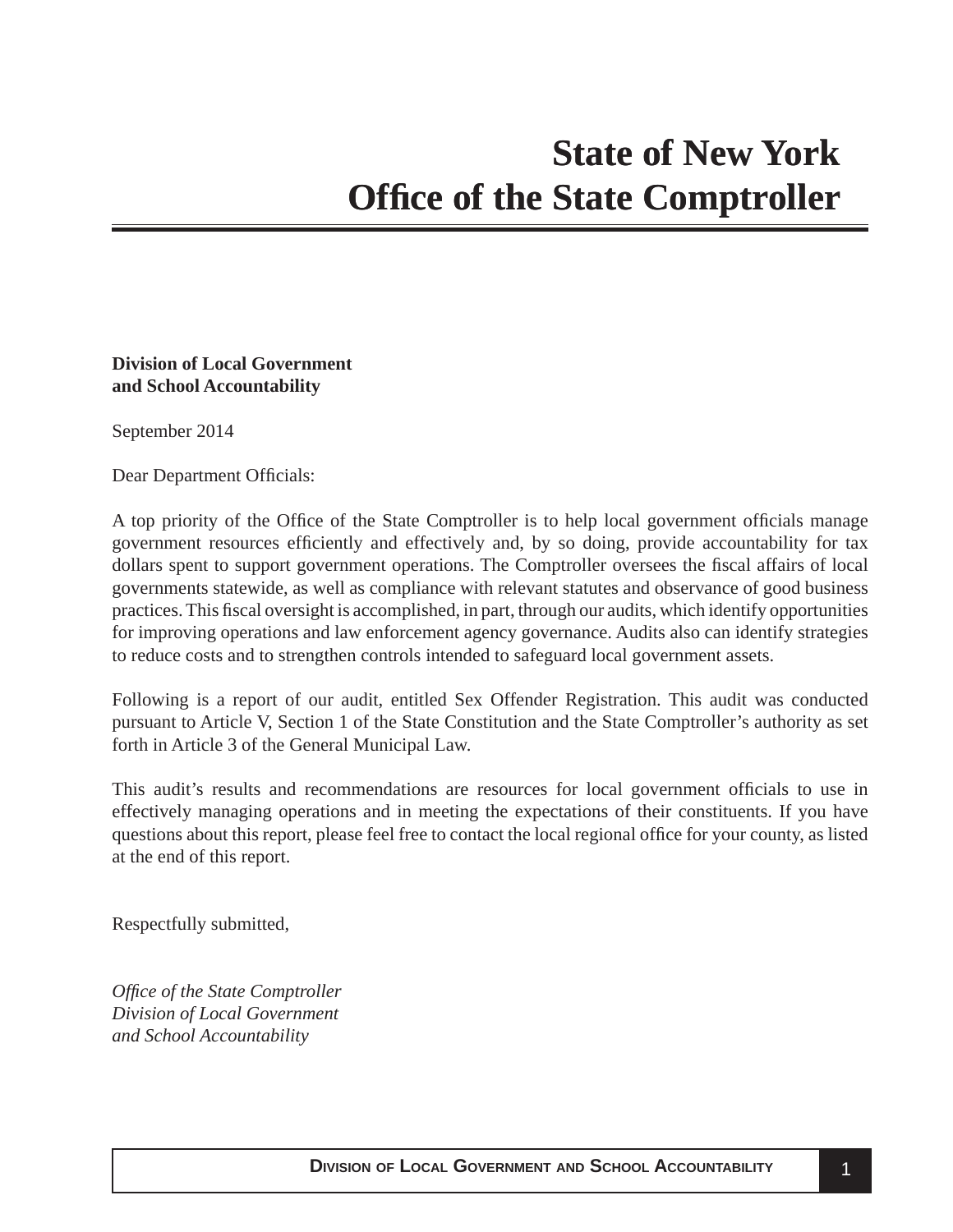<span id="page-3-0"></span>

# **Office of the State Comptroller State of New York EXECUTIVE SUMMARY**

New York State has enacted a Sex Offender Registration Act (SORA) to assist local law enforcement agencies and to protect communities by 1) requiring sex offenders to register with the State and 2) providing information to the public about certain sex offenders living in their communities. SORA took effect on January 21, 1996. It contains provisions establishing reporting obligations for sex offenders and defines related responsibilities for local law enforcement agencies (Departments) in ensuring compliance. SORA requires the NYS Division of Criminal Justice Services (DCJS) to maintain, assisted by local law enforcement agencies, a statewide database to enable the public to access reliable information on sex offenders.

Among the obligations assigned to sex offenders by SORA are the requirements to provide a current photograph and to verify their residential address. Our audit focused on the obligations of Level 2 (moderate-risk) and Level 3 (high-risk) offenders. Moderate-risk offenders must report to an assigned law enforcement agency to have their photograph taken every three years. High-risk offenders must report yearly. Additionally, offenders must verify with DCJS, on an annual basis, their address of residence. If an offender fails to satisfy these obligations, DCJS notifies the local law enforcement agency. In response, Departments are expected to take action to ensure compliance with SORA and report back to DCJS with respect to their enforcement results.

SORA also requires local correctional facilities to process a change-of-address form when they incarcerate a sex offender and to change the address of the offender prior to the offender's release from the correctional facility.

## **Scope and Objective**

The objective of our audit was to determine if Departments took action to help enforce the State's SORA for the period January 1, 2008 through January 22, 2014. Our audit addressed the following related questions:

- Are local law enforcement entities taking action when DCJS notifies them of a sex offender's non-compliance with SORA notification requirements?
- Are local law enforcement entities complying with SORA legal provisions?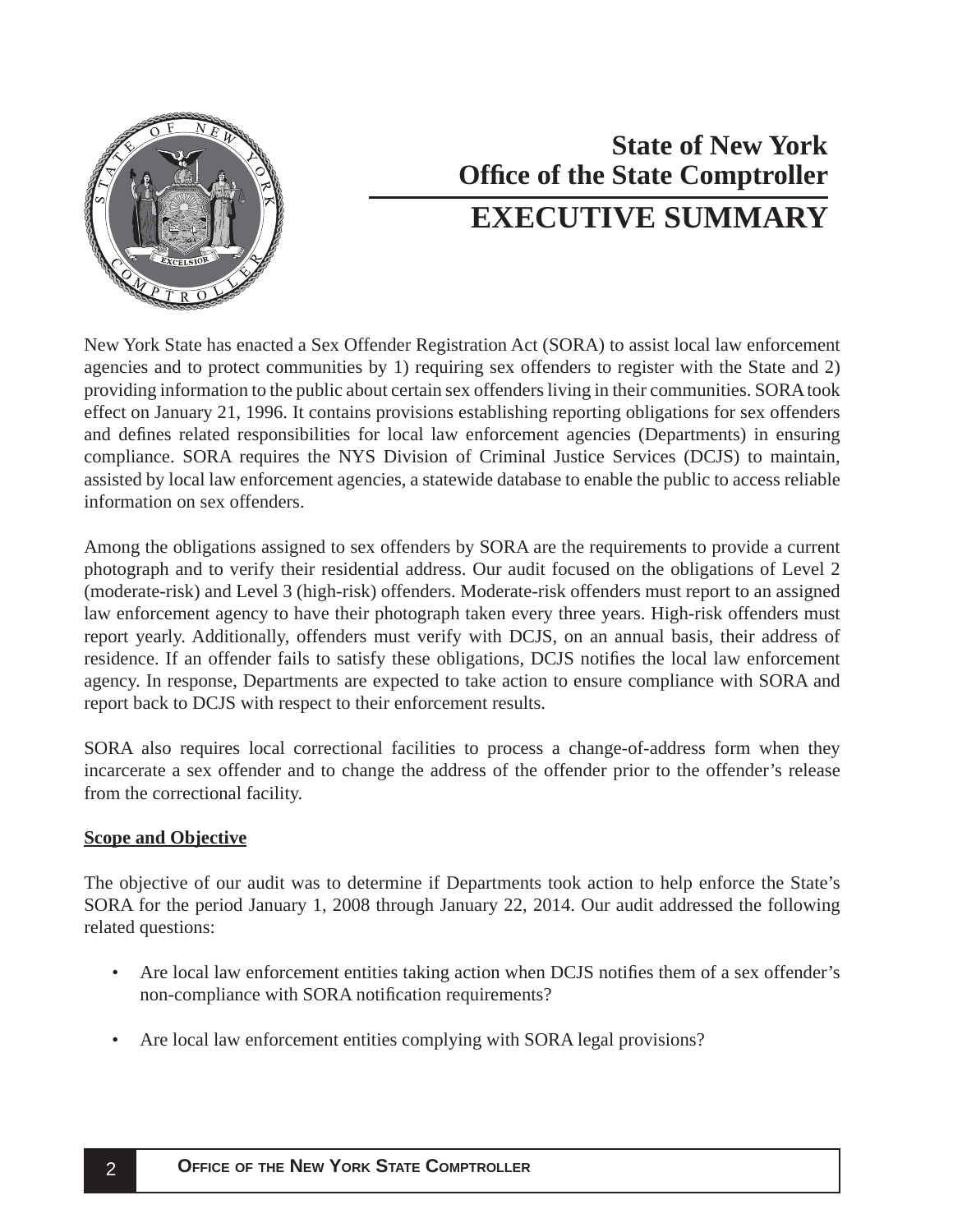## **Audit Results**

Although we found Departments are taking some actions to help enforce SORA, they could do more to ensure that sex offenders comply with the SORA provisions and that the State's Sex Offender Registry and Subdirectory (which provides information about moderate- and high-risk "sex offenders" residing in NYS communities) contain up-to-date offender information and photographs.

We audited 15 Departments, comprising county sheriffs' offices in Broome, Cayuga, Oneida, Ontario, Saratoga, St. Lawrence, Steuben and Warren counties, city police departments in Buffalo, Mount Vernon, Ogdensburg, Rochester, Syracuse and Utica, and a county police department in Suffolk.

Ten Departments (Broome, Buffalo, Cayuga, Mount Vernon, Ontario, Rochester, Saratoga, St. Lawrence, Steuben and Warren) did not always act on DCJS photograph notifications in a timely manner to manage their offender populations. Although an offender's failure to report to update their photograph is a felony, our testing showed no action was taken on 170 of the 322 photograph notifications examined (53 percent).

Overall, the 15 Departments generally took action when they were notified that an offender failed to return the annual address verification form. However, five Departments (Mount Vernon, Rochester, Steuben, Suffolk and Syracuse) took no action on eight of the 132 notifications issued by DCJS informing them that offenders in their jurisdictions failed to comply with the annual address verification requirement.

We also found that some Departments are not fulfilling their SORA responsibilities. Eight Departments maintain a county correctional facility (Broome, Cayuga, Oneida, Ontario, Saratoga, St. Lawrence, Steuben and Warren) and are therefore required to process a change-of-address form for each offender when they incarcerate and later release the offender from their facility. Broome, Ontario and Saratoga County consistently processed the change-of-address forms. However, the other five Departments did not process the forms for 15 offenders who were admitted to their correctional facility and, more importantly, for 23 offenders who were released.

Lastly, we reviewed the SORA policies and procedures adopted and implemented by the Departments and found they varied widely in their scope and comprehensiveness. There were varying degrees of Department compliance with their own established policies and procedures. Specifically, five Departments (Broome, Cayuga, Ontario, Saratoga and Steuben) adopted policies and procedures that did not include provisions for all of their SORA responsibilities.

## **Comments of Local Offi cials**

The results of our audit and recommendations have been discussed with local officials and their comments, which appear in Appendix A, have been considered in preparing this report.

<sup>1</sup> Under SORA, a "sex offender" is defined as any person who is convicted of any of the offenses set forth in New York State Correction Law Section 168-a(2) or (3).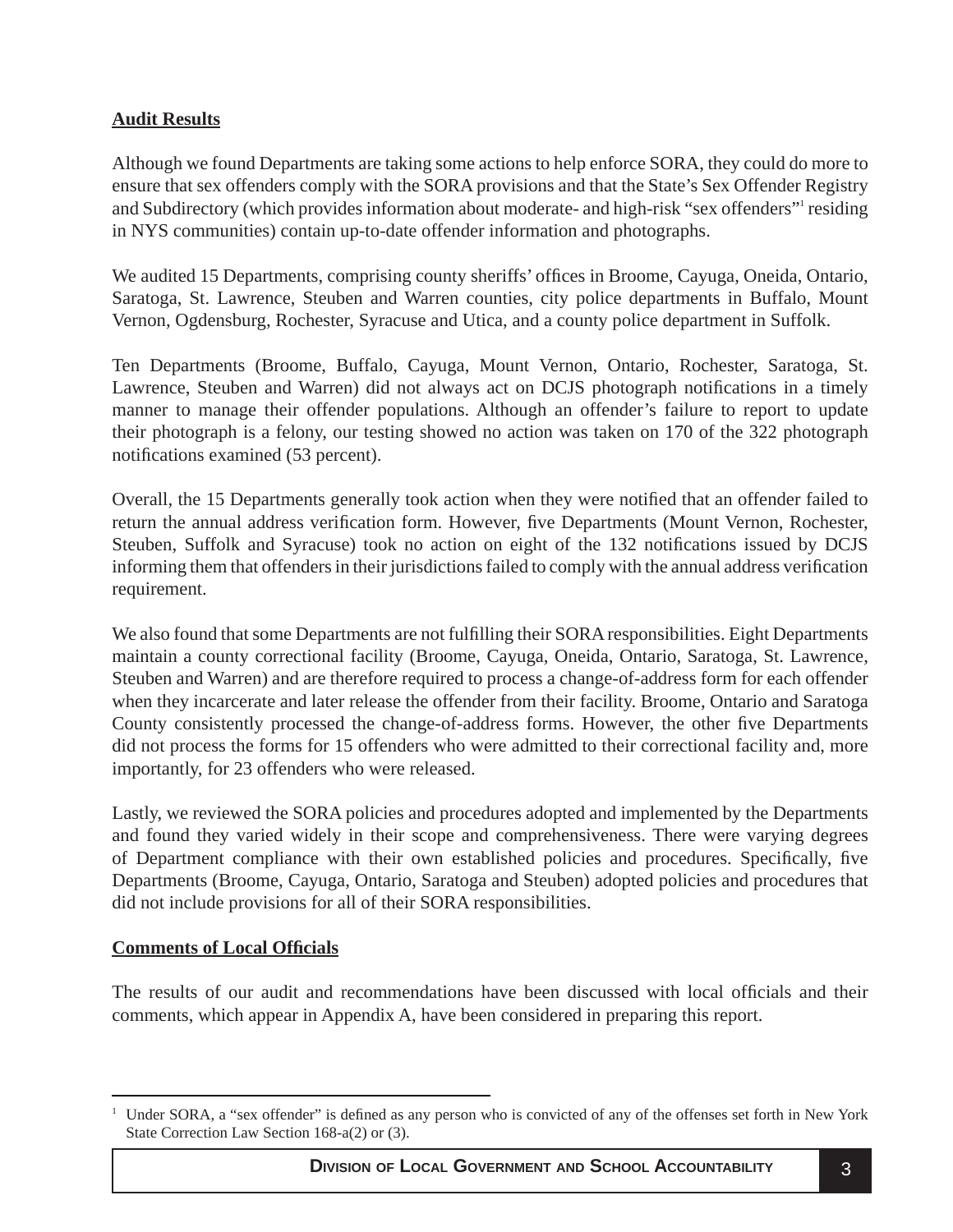## **Introduction**

## <span id="page-5-0"></span>**Background** Megan's Law,<sup>2</sup> a federal law enacted May 17, 1996, is intended to protect the public from sexually violent offenders. It requires states to release relevant information necessary to protect the public concerning registered, convicted sex offenders. The State enacted the Sex Offender Registration Act  $(SORA)^3$  to comply with this law, assist local law enforcement agencies and protect the public. SORA requires the NYS Division of Criminal Justice Services (DCJS) to establish and maintain a Registry and a Subdirectory. The Subdirectory, which is available to the public on the DCJS website, provides information about moderate- and high-risk "sex offenders"4 residing in NYS communities. It includes, among other things, the sex offender's name, age, exact address, employment address, photograph, physical description and distinctive markings. When an individual is convicted of a sex offense and then sentenced, a risk level is assigned based on the degree of risk of repeat offense, as follows: Level 1 (low-risk), Level 2 (moderate-risk) or Level 3 (high-risk and a threat to public safety). Further, if warranted, the offender is given a designation as a sexual predator, sexually violent offender or predicate sex offender.<sup>5</sup> Once certified by the court as a sex offender, the individual is required to register with DCJS and abide by the specific registration requirements.<sup>6</sup> SORA assigns a "local law enforcement agency having jurisdiction" (i.e., chief law enforcement officer of a town, village or city; or, if none, the chief law enforcement officer of the county) to each convicted offender based on his or her residence. Sex offenders are required to verify their address annually and must register with DCJS within 10 days of any change of address. As a requirement of SORA, Level 1 and Level 2 offenders also must have their Registry photograph updated every three years, while Level 3 offenders are 2 Megan's Law (PL 104-145) is named for Megan Nicole Kanka, a seven-year-old murdered in 1994 near her New Jersey home by a neighbor who was a convicted sex offender. Megan's Law amended the 1994 Jacob Wetterling Crimes Against Children and Sexually Violent Offender Registration Act, which had the effect of requiring states to implement and maintain registries of certain sex offenders and offenders convicted of certain crimes against minors. 3 SORA; Article 6-C of the Correction Law, effective January 21, 1996 4 Under SORA, a "sex offender" is defined as any person who is convicted of any of the offenses set forth in Correction Law  $§168-a(2)$  or (3).

- See definitions in Appendix C.
- 6 General requirements are detailed in Appendix C.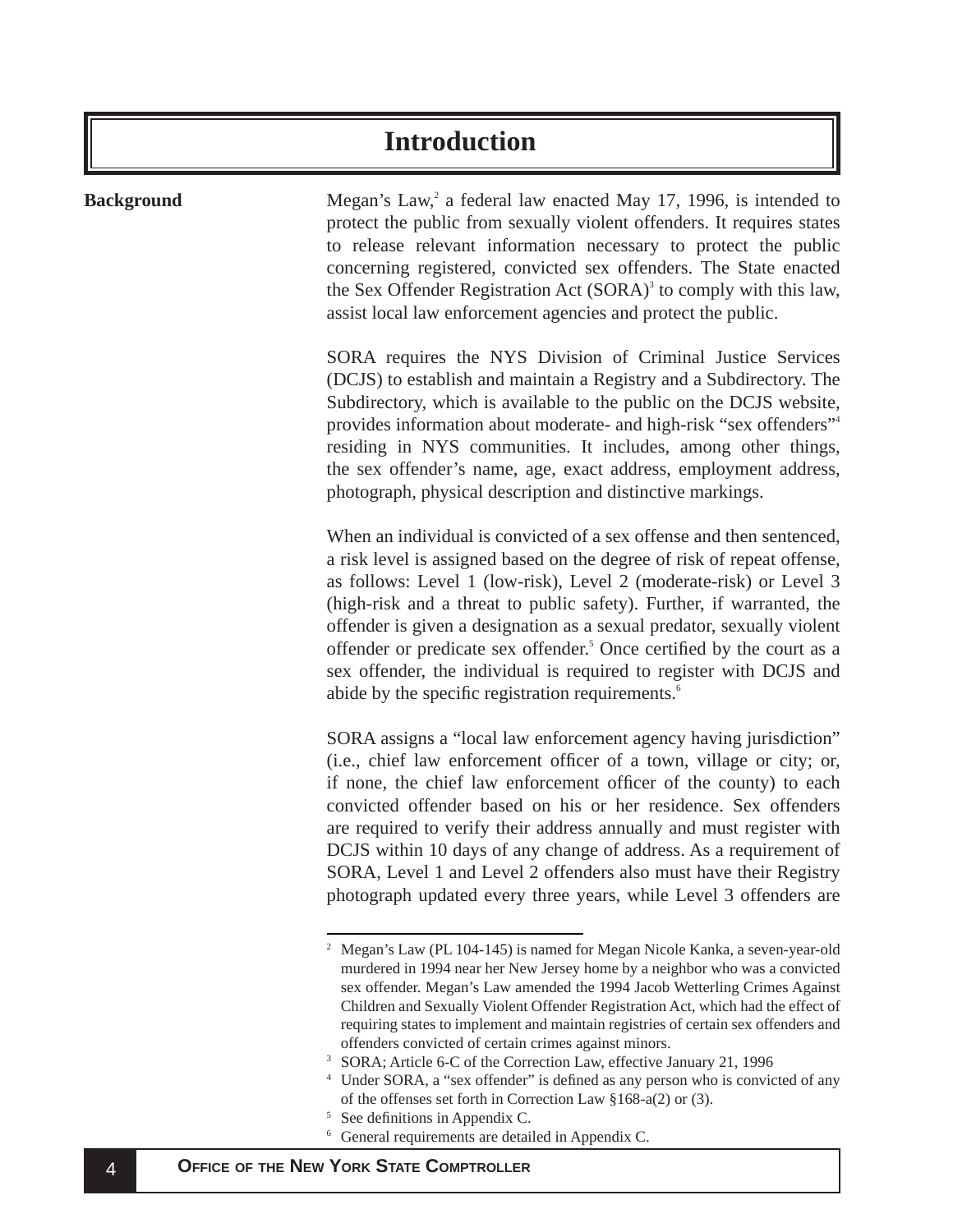required to have their photograph updated each year. Additionally, Level 3 offenders and sex offenders designated as sexual predators must personally report to the local law enforcement agency having jurisdiction every 90 days to verify their address.

If a sex offender fails to meet the annual address verification, DCJS notifies the offender's local law enforcement agency (Department) having jurisdiction that the offender failed to comply and asks it to follow up. DCJS also notifies the sex offender and the agency having jurisdiction when the offender is required to have the Registry photo updated.

Further, Departments responsible for maintaining correctional facilities are required to process change-of-address forms when sex offenders are incarcerated and again when the sex offenders are released from their facilities. The address changes are reported to DCJS to update the Registry and Subdirectory with the sex offenders' most current residential address.

We audited 15 local Departments in six cities and nine counties across the State to determine whether they enforced SORA during the period January 1, 2008 through January 22, 2014. New York State has over 37,000 registered sex offenders. Our audit focused on the obligations of over 3,600 moderate- and high-risk sex offenders in these communities. Figure 1 provides relevant statistics for these cities and counties.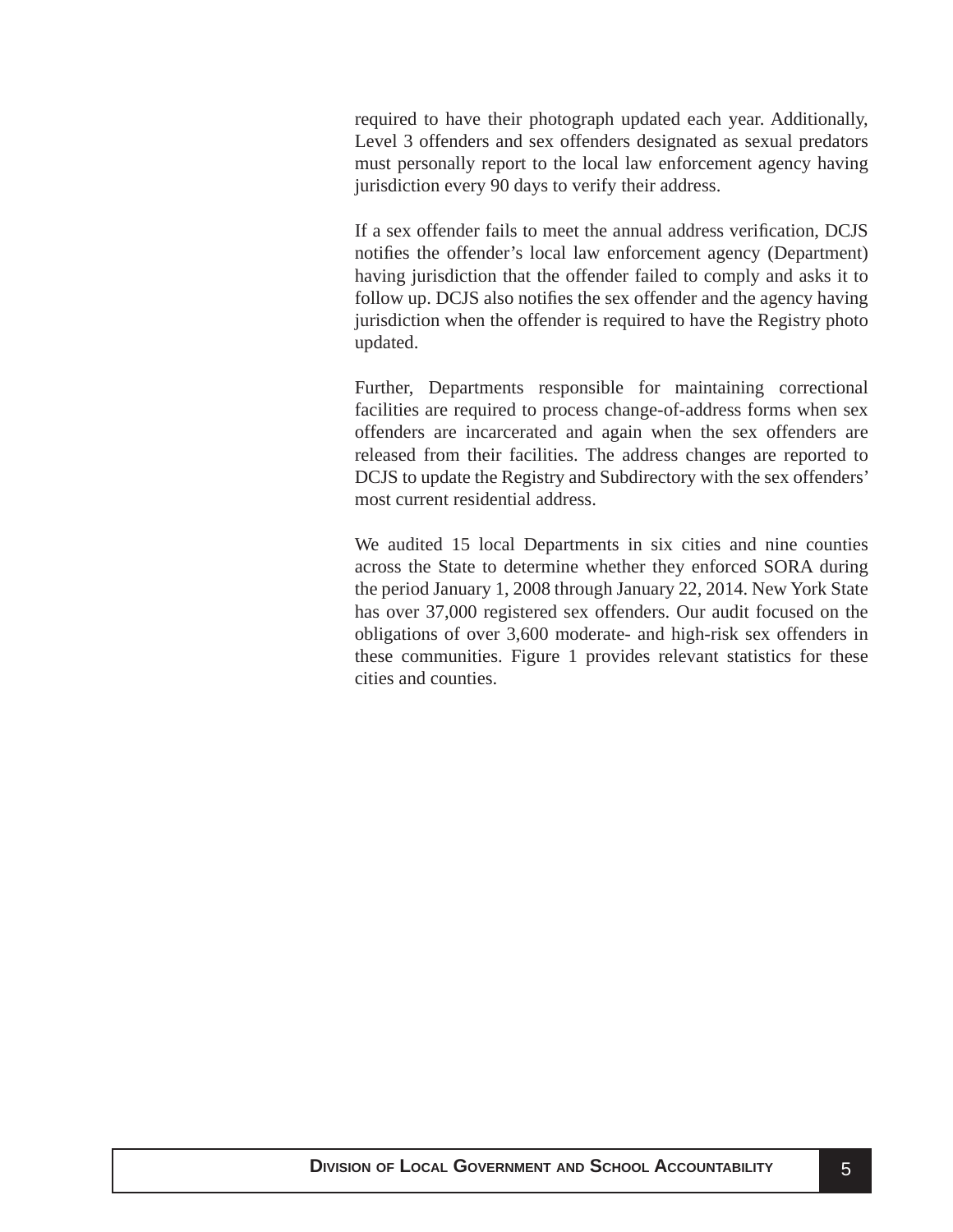<span id="page-7-0"></span>

| Figure 1: City and County Statistics for Audited Departments |                                                          |                                           |                                                                                      |  |
|--------------------------------------------------------------|----------------------------------------------------------|-------------------------------------------|--------------------------------------------------------------------------------------|--|
| <b>Local Law Enforcement</b><br><b>Jurisdiction</b>          | 2013<br><b>Department</b><br><b>Budget</b><br>(Millions) | <b>Population</b><br><b>(2010 Census)</b> | <b>Moderate-and</b><br><b>High-Risk Sex</b><br><b>Offenders (As</b><br>of July 2013) |  |
| <b>Buffalo Police Department</b>                             | \$79.6                                                   | 259,400                                   | 570                                                                                  |  |
| <b>Broome County Sheriff's Office</b>                        | 32.5                                                     | 198,000                                   | 123                                                                                  |  |
| Cayuga County Sheriff's Office                               | 14.5                                                     | 80,000                                    | 86                                                                                   |  |
| Mount Vernon Police Department                               | 20.3                                                     | 67,900                                    | 66                                                                                   |  |
| Ogdensburg Police Department                                 | 3.6                                                      | 11,000                                    | 120                                                                                  |  |
| Oneida County Sheriff's Office                               | 35.8                                                     | 233,600                                   | 310                                                                                  |  |
| <b>Ontario County Sheriff's Office</b>                       | 11.4                                                     | 108,500                                   | 129                                                                                  |  |
| <b>Rochester Police Department</b>                           | 85.4                                                     | 210,500                                   | 540                                                                                  |  |
| Saratoga County Sheriff's Office                             | 26.7                                                     | 222,100                                   | 146                                                                                  |  |
| St. Lawrence County Sheriff's Office                         | 11.7                                                     | 112,200                                   | 167                                                                                  |  |
| <b>Steuben County Sheriff's Office</b>                       | 12.1                                                     | 99,000                                    | 145                                                                                  |  |
| <b>Suffolk County Police Department</b>                      | 428.6                                                    | 1,500,000                                 | 413                                                                                  |  |
| <b>Syracuse Police Department</b>                            | 44.5                                                     | 144,200                                   | 483                                                                                  |  |
| Utica Police Department                                      | 21.0                                                     | 62,000                                    | 205                                                                                  |  |
| <b>Warren County Sheriff's Office</b>                        | 20.7                                                     | 65,500                                    | 99                                                                                   |  |

### **Objective**

The objective of our audit was to determine if local law enforcement entities are taking action to help enforce SORA. Our audit addressed the following related questions:

- Are local law enforcement entities taking action when DCJS notifies them of a sex offender's non-compliance with SORA notification requirements?
- Are local law enforcement entities complying with SORA legal provisions?

**Scope and Methodology** For the period January 1, 2008 through January 22, 2014, we interviewed law enforcement officials and staff, reviewed Department policies and procedures, identified the SORA requirements, became familiar with DCJS practices and reporting methodologies, and reviewed samples of Departments' sex offender populations to ensure compliance with SORA.

> We conducted our audit in accordance with generally accepted government auditing standards (GAGAS). More information on

## **O** 6 **FFICE OF THE NEW YORK STATE COMPTROLLER**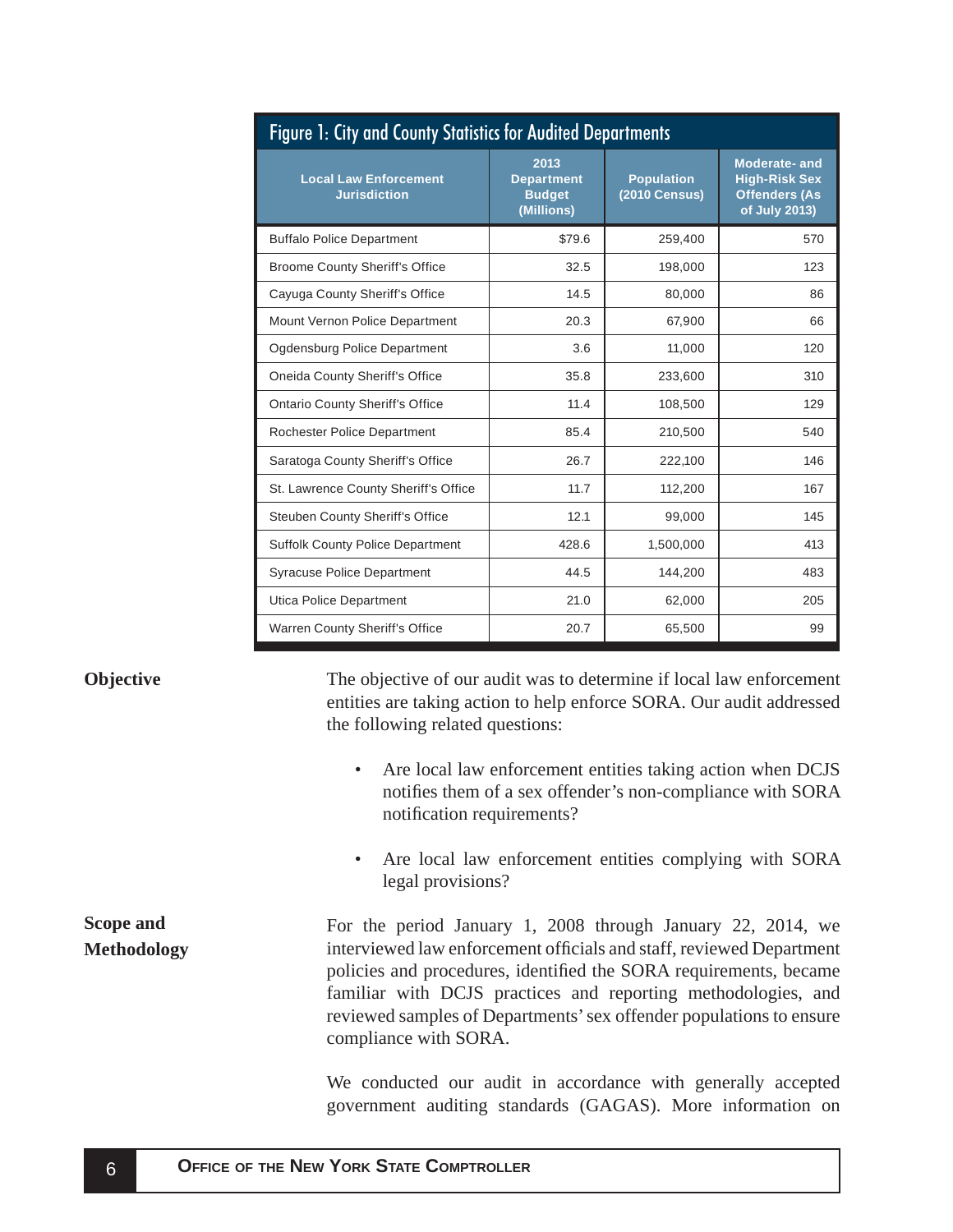<span id="page-8-0"></span>

|                                              | such standards and the methodology used in performing this audit is<br>included in Appendix B of this report.                                                                              |
|----------------------------------------------|--------------------------------------------------------------------------------------------------------------------------------------------------------------------------------------------|
| <b>Comments of Local</b><br><b>Officials</b> | The results of our audit and recommendations have been discussed<br>with local officials and their comments, which appear in Appendix A,<br>have been considered in preparing this report. |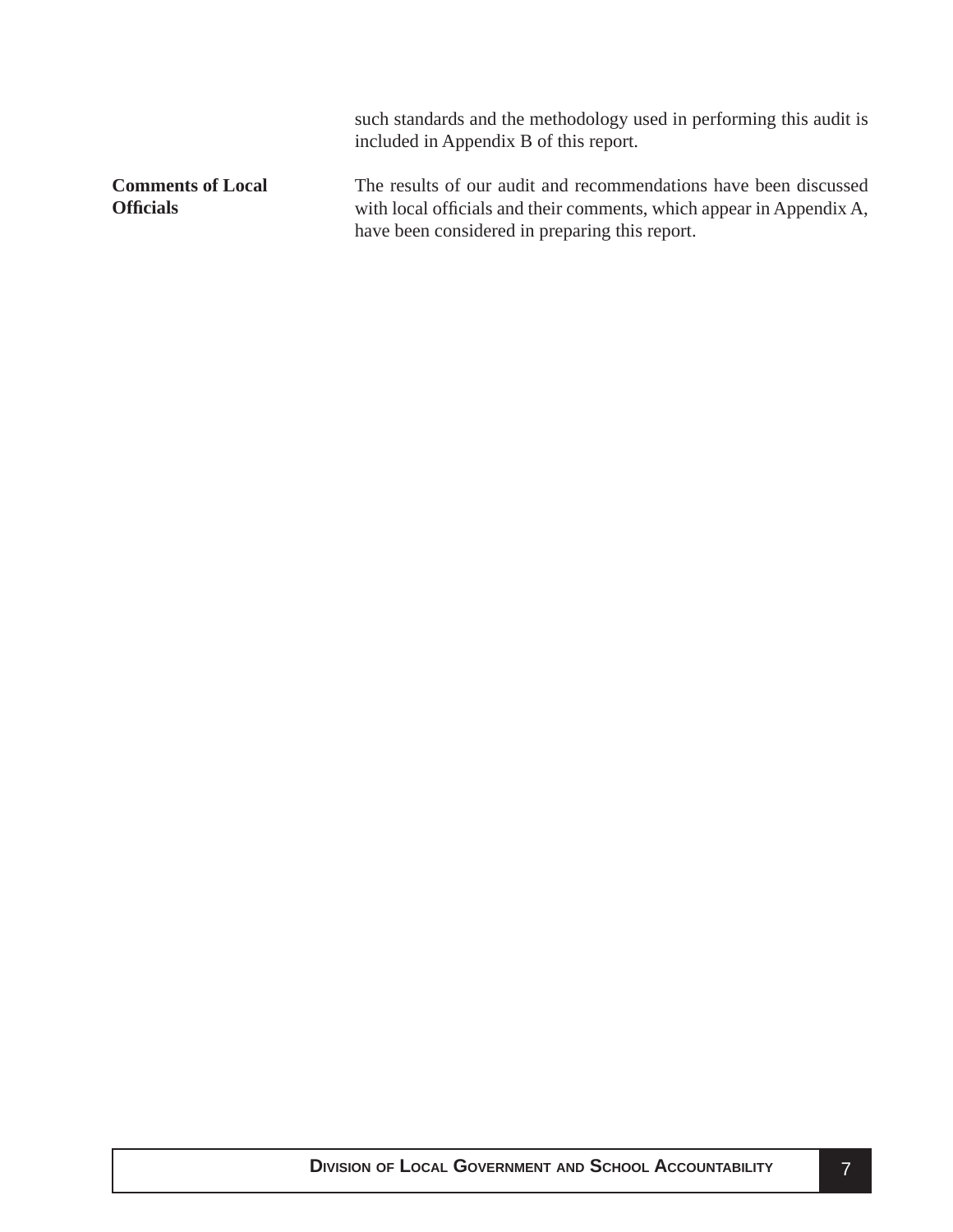## <span id="page-9-0"></span>**Notifi cation Usage**

DCJS routinely communicates with local law enforcement entities regarding sex offenders assigned to their jurisdiction. Among these communications are offender notifications relative to an offender's compliance with their SORA obligations, such as photograph notifications and annual address verification notifications.

We found that many Departments did not always take action on DCJS notifications to manage noncompliance by their sex offender populations. Ogdensburg, Oneida and Utica acted on all their DCJS notifications. Ten Departments (Broome, Buffalo, Cayuga, Mount Vernon, Ontario, Rochester, Saratoga, St. Lawrence, Steuben and Warren) showed no action taken on 170 of the 322 photograph notifications examined. Five Departments (Mount Vernon, Rochester, Steuben, Suffolk and Syracuse) also took no action on eight of the 132 notifications issued by DCJS informing them that offenders in their jurisdictions failed to comply with the annual address verification requirement. Further, although three Departments (Buffalo, Mount Vernon and Steuben) took follow-up action on 73 address verification notifications, they did not report the investigation results back to DCJS in 21 instances. Figure 2 summarizes the Departments' enforcement actions with regard to offender photograph updates and address verifications.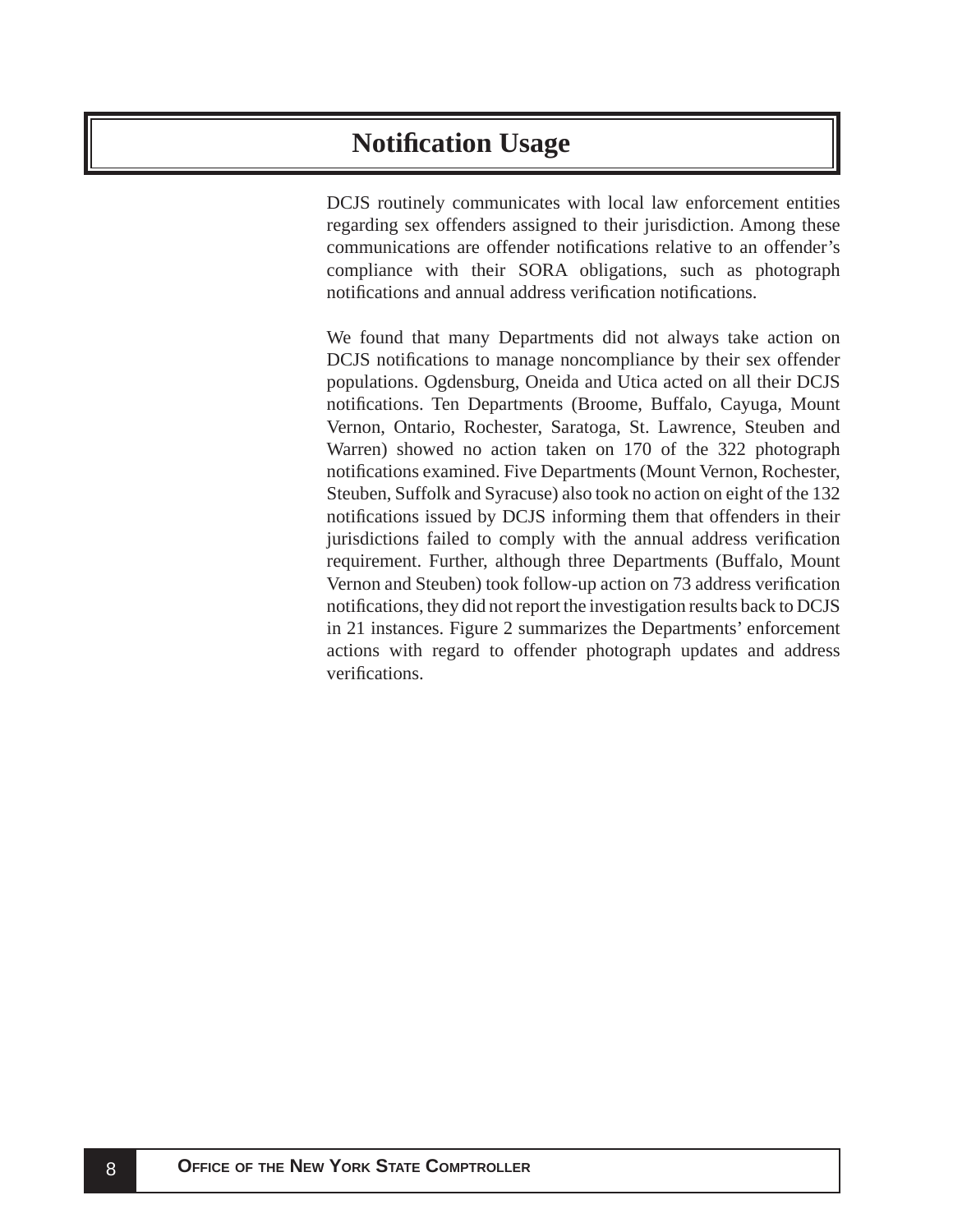<span id="page-10-0"></span>

| <b>Figure 2: Usage of DCJS Notifications</b> |                                                              |                                                  |                                                          |                                                  |  |
|----------------------------------------------|--------------------------------------------------------------|--------------------------------------------------|----------------------------------------------------------|--------------------------------------------------|--|
| <b>Local Law Enforcement</b>                 | <b>Offenders With Overdue</b><br><b>Photographs</b>          |                                                  | <b>DCJS Address Verification</b><br><b>Notifications</b> |                                                  |  |
| <b>Jurisdiction</b>                          | <b>Offenders</b><br><b>Included in</b><br><b>DCJS Report</b> | <b>No</b><br><b>Enforcement</b><br><b>Action</b> | <b>Notifications</b><br><b>Examined</b>                  | <b>No</b><br><b>Enforcement</b><br><b>Action</b> |  |
| <b>Broome County Sheriff's Office</b>        | 16                                                           | 16                                               | $\Omega$                                                 | $\Omega$                                         |  |
| <b>Buffalo Police Department</b>             | 64                                                           | 30                                               | 26                                                       | $\Omega$                                         |  |
| Cayuga County Sheriff's Office               | 12                                                           | 9                                                | 6                                                        | $\Omega$                                         |  |
| Mount Vernon Police Department               | 23                                                           | 20                                               | 28                                                       | 3                                                |  |
| Ogdensburg Police Department                 | 69                                                           | $\Omega$                                         | 9                                                        | $\mathbf 0$                                      |  |
| Oneida County Sheriff's Office               | 2                                                            | $\Omega$                                         | 11                                                       | $\Omega$                                         |  |
| <b>Ontario County Sheriff's Office</b>       | 6                                                            | 3                                                | 13                                                       | $\Omega$                                         |  |
| Rochester Police Department                  | 42                                                           | 41                                               | 22                                                       | $\mathbf{1}$                                     |  |
| Saratoga County Sheriff's Office             | 8                                                            | 6                                                | 21                                                       | $\Omega$                                         |  |
| St. Lawrence County Sheriff's Office         | 29                                                           | 27                                               | 27                                                       | $\Omega$                                         |  |
| Steuben County Sheriff's Office              | 17                                                           | 15                                               | 19                                                       | $\mathbf{1}$                                     |  |
| <b>Suffolk County Police Department</b>      | 14                                                           | $\Omega$                                         | 49                                                       | 2                                                |  |
| Syracuse Police Department                   | 13                                                           | $\Omega$                                         | 14                                                       | 1                                                |  |
| Utica Police Department                      | 2                                                            | $\Omega$                                         | 31                                                       | $\mathbf 0$                                      |  |
| Warren County Sheriff's Office               | 5                                                            | 3                                                | 15                                                       | 0                                                |  |
| <b>TOTAL</b>                                 | 322                                                          | 170                                              | 291                                                      | 8                                                |  |

DCJS notifies sex offenders when they must report to their Department to update their Registry photograph, and notifies the Department when to expect each sex offender who needs their Registry photograph updated. DCJS also maintains lists of offenders who have not updated their photograph, as required, and makes this report available to each law enforcement entity through an online system. Level 2 (moderate-risk) offenders must report to their law enforcement agency to have their photograph taken every three years. Level 3 (high-risk) offenders must report yearly. **Photograph Updates**

> Ten Departments (Broome, Buffalo, Cayuga, Mount Vernon, Ontario, Rochester, Saratoga, St. Lawrence, Steuben and Warren) do not always act on DCJS photograph notifications in a timely manner to manage their sex offender populations. For example, Mount Vernon officials told us they were not aware that DCJS made available to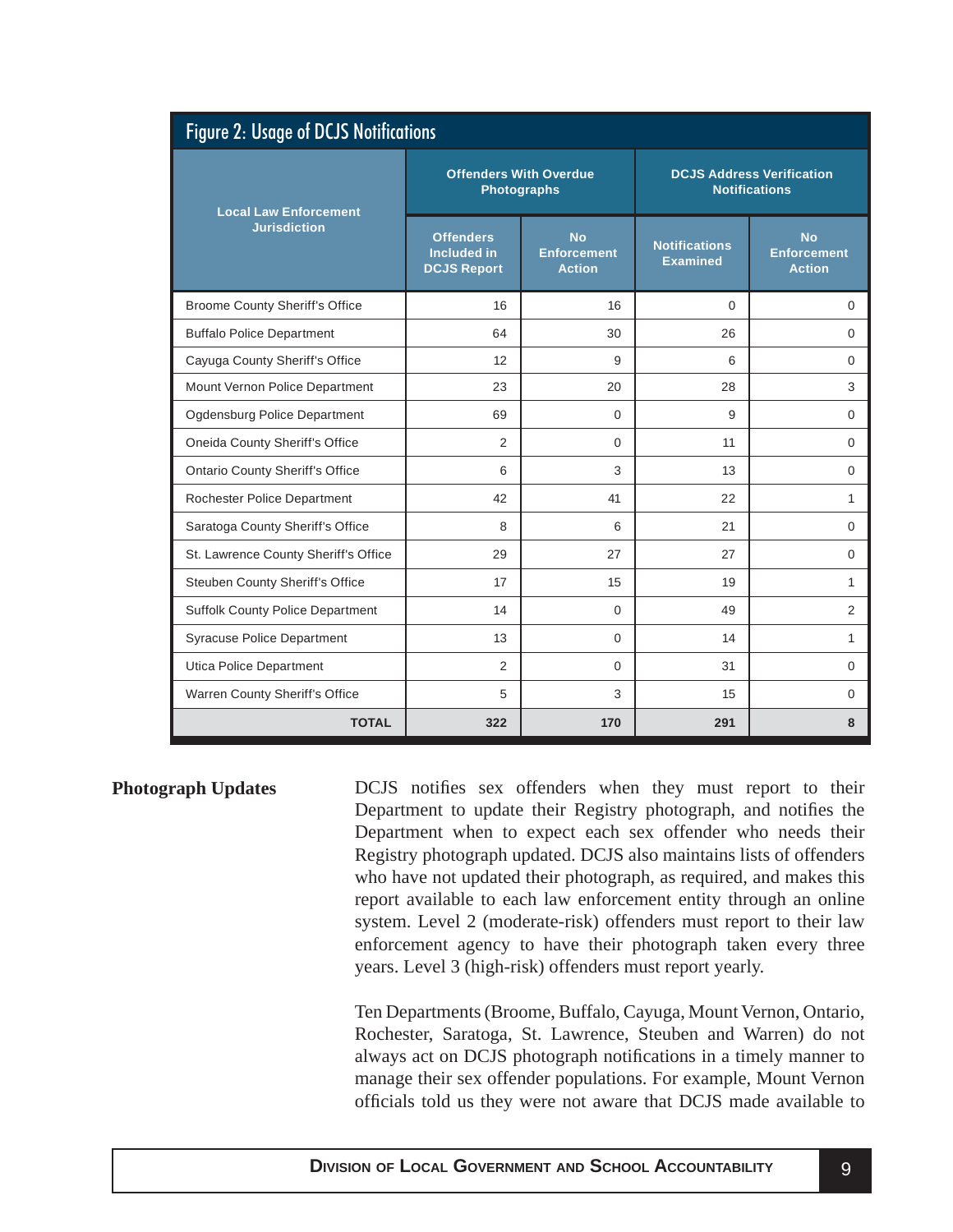<span id="page-11-0"></span>them a list of offenders residing in their jurisdiction who failed to report to the Department for updating their Registry photograph.

Within the 10 Departments, 322 sex offenders, as listed on the DCJS reports, did not report to their local law enforcement agency to have their updated photographs taken. Of these, 170 offender photographs, or 53 percent, were not updated on the DCJS website. Departments did not always act on these reports in a timely manner to manage their sex offenders. For example, while Buffalo had 64 offenders on its report, that Department resolved 34 of them. In addition, Broome did not take action to bring in any of the 16 offenders who did not update their photographs and who were on the DCJS report, which resulted in outdated photographs remaining available to the public and law enforcement.

We also found that four Departments (Broome, Rochester, St. Lawrence and Warren) with a total of 26 updated sex offender photographs on file either did not transmit the new photograph to DCJS or did not confirm to DCJS that the Registry and Subdirectory were updated. As a result, DCJS believed the offenders violated SORA and retained their names on the reports as failing to fulfill their SORA responsibility, a felony offense. Moreover, the Registry and Subdirectory continued to reflect old photographs.

When up-to-date offender photographs are not available, both law enforcement and the public cannot easily recognize sex offenders and are potentially limited in their ability to identify offenders in their communities.

- Each year, DCJS mails a non-forwarding Address Verification Form to each sex offender's last reported address. The sex offender must sign and return the form to DCJS within 10 days of receipt. If an offender fails to do so, DCJS notifies the offender's law enforcement agency that the offender failed to comply with the annual verification requirement and asks the Department to follow up. In such cases, DCJS asks the Department to determine if the offender still resides at the reported address and to report the investigation results to DCJS, and requires Departments to respond by indicating one of the following three resolutions: **Annual Address Verifi cation** 
	- The offender is residing at the registered address
	- The offender no longer lives at the registered address and a change of address was processed or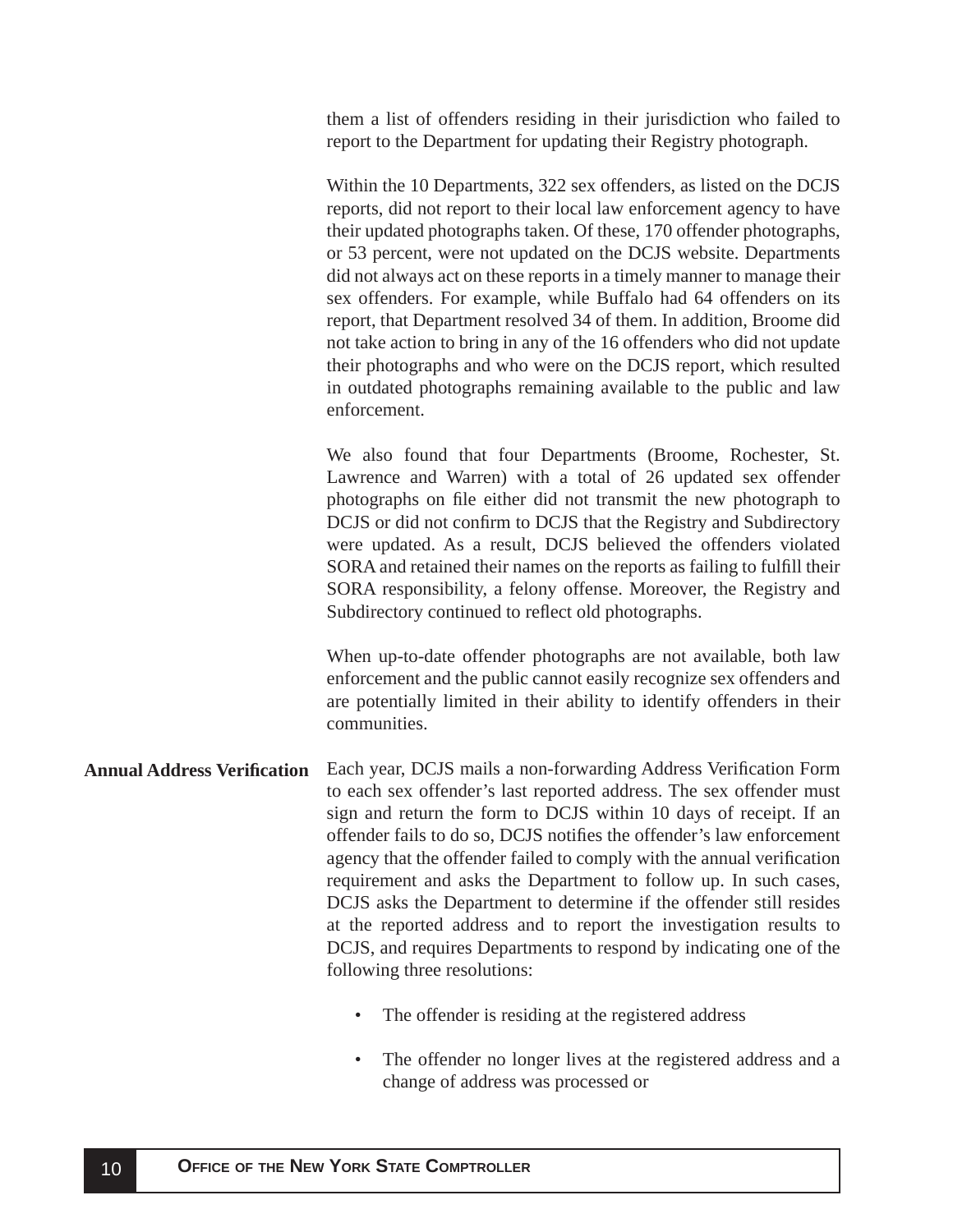The offender could not be located and an arrest warrant was issued.

DCJS also maintains a list of offenders who have failed to verify their address as required and makes this list available to the Department through an online system.

The 15 Departments generally take action when they are notified that an offender failed to return the annual address verification form.<sup>7</sup> However, five Departments (Mount Vernon, Rochester, Steuben, Suffolk and Syracuse) took no action on eight of the 132 notifications issued by DCJS informing them that offenders in their jurisdiction failed to comply with the annual address verification requirement.

For example:

- Mount Vernon did not investigate why a Level 3 offender<sup>8</sup> failed to verify his address for three consecutive years.
- Rochester did not investigate why a Level 2 offender<sup>9</sup> failed to verify his address for two consecutive years.

Department officials had no explanation for not investigating these instances. Although they receive annual failure notices for sex offenders, Department officials told us that certain offenders test the system and will not return the forms to DCJS but still reside at the address, resulting in a Department investigation. For example, Suffolk has three moderate-risk and two high-risk sex offenders who for four consecutive years did not return their verification forms, but Department follow-up action showed that the recorded addresses were accurate.

We also found that three Departments (Buffalo, Mount Vernon and Steuben) took follow-up action on 73 address verification notifications, but did not report the investigation results back to DCJS in 21 instances. For example, Mount Vernon conducted investigations of two offenders:

• A Level 3 offender<sup>10</sup> did not verify his address, and the Department investigated the case and could not locate the

- 8 Convicted of forcibly touching a 16-year-old girl
- 9 Convicted of having intercourse with a girl under the age of 15 and raping a woman older than 18 years of age
- <sup>10</sup> Convicted of raping and sodomizing a 15-year-old girl

<sup>7</sup> At the time of our audit, 92 addresses were confirmed, 17 change-of-address forms were processed, two warrants were issued, seven investigations were ongoing, and five offenders were found to be in jail or in an institution.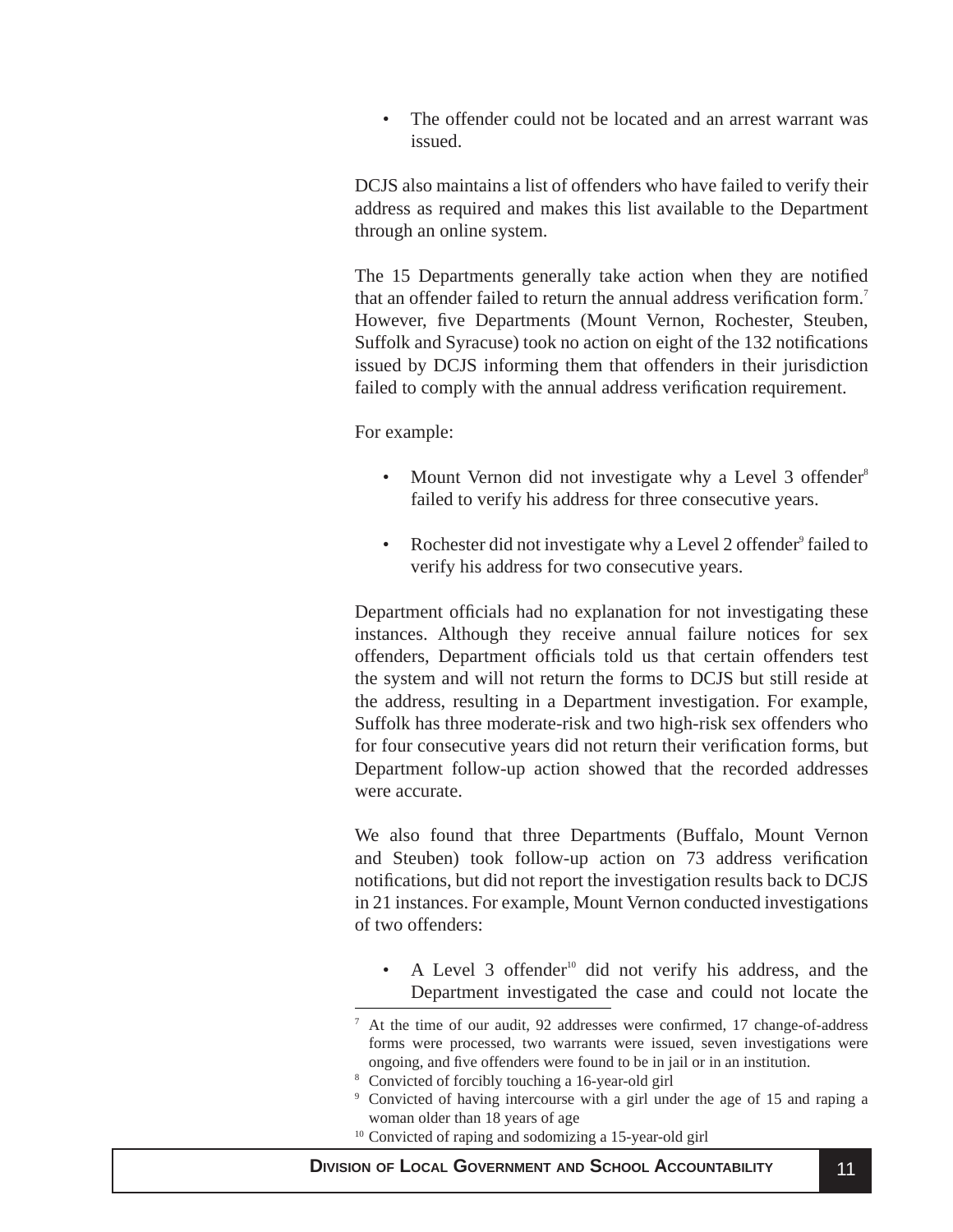<span id="page-13-0"></span>offender. Officers explained that they prefer to locate offenders and bring them into compliance rather than arrest them. At the time of our visit, this high-risk sex offender's location was unknown for three months.

A Level 2 offender<sup>11</sup> did not verify his address and could not be located. Officers said they believe the offender moved to another state, and told us they do not pursue arrest warrants unless the offender resides in or returns to New York State. At the time of our test, this moderate-risk sex offender's location was unknown for 10 months.

It is important that Departments not only notify DCJS of their investigation status, but also be proactive in taking appropriate measures to resolve cases. Sex offenders who fail to satisfy their SORA obligation to report their change of address or verify their address annually can reside in a community and interact with vulnerable populations undetected, which can place children and the general public at risk. Therefore, Departments should take follow-up action on each notification they receive from DCJS and ensure that the results of those actions are on the public record.

1. Department officials should use all DCJS notifications and resources to manage the sex offender population under their jurisdiction, notify DCJS of the current status on each case and follow up to ensure the notifications have been received. **Recommendation**

<sup>&</sup>lt;sup>11</sup> Convicted of sexually abusing a 23-year-old woman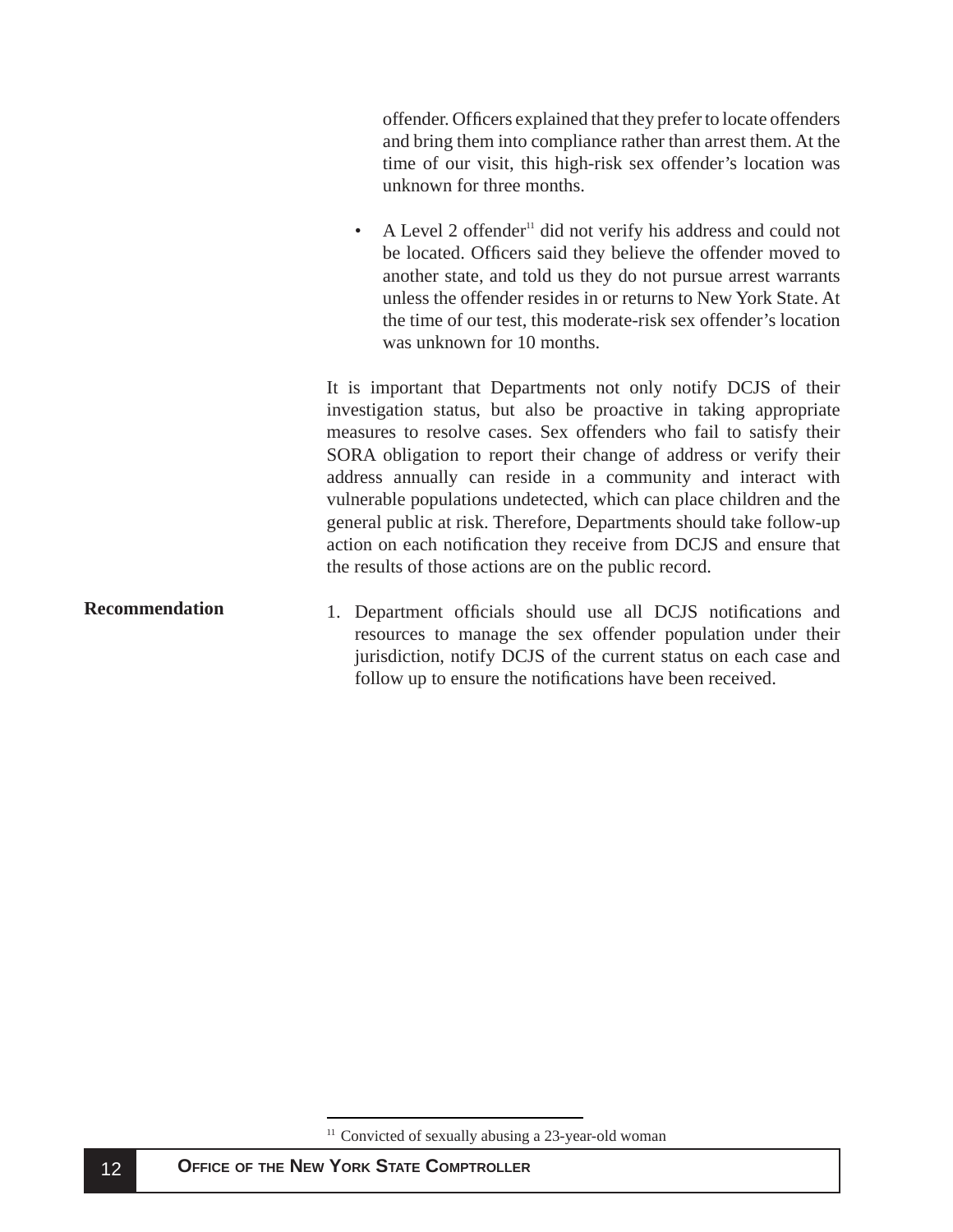## <span id="page-14-0"></span>**Department Compliance**

SORA requirements are in place to ensure that the statewide database enables the public to access reliable information regarding sex offenders. The local correctional facilities' requirements to submit address changes assists in keeping the public informed and protected. To do so effectively, written policies and procedures provide guidance to employees as to their roles and responsibilities.

We found varying degrees of Departments' compliance with their established policies and procedures. Specifically, five Departments (Broome, Cayuga, Ontario, Saratoga, and Steuben) adopted policies and procedures that do not include provisions for all of their SORA responsibilities.

SORA requires local correctional facilities to process a change-ofaddress form when a sex offender is incarcerated and requires them to complete and process the address change prior to the offender's release from the correctional facility. Additionally, Level 3 offenders and sex offenders designated as sexual predators must personally report to the local law enforcement agency having jurisdiction every 90 days to verify their address. **Change-of-Address Forms**

> Eight of the Departments included in our audit maintain a county correctional facility (Broome, Cayuga, Oneida, Ontario, Saratoga, St. Lawrence, Steuben and Warren) and are therefore required to process a change-of-address form each time an offender is incarcerated and again when the offender is released into a community. Broome, Ontario and Saratoga processed all of their change-of-address forms, while the remaining five Departments did not, as shown in Figure  $3<sup>12</sup>$

<sup>&</sup>lt;sup>12</sup> Subsequent to issuing the draft of this report to the law enforcement agencies for their review, we updated Figure 3 to reflect that the law requiring change-ofaddress processing may not apply to transfers of offenders between correctional facilities (as opposed to their release into a community). Figure 3 now reflects timely completion of change forms, where applicable.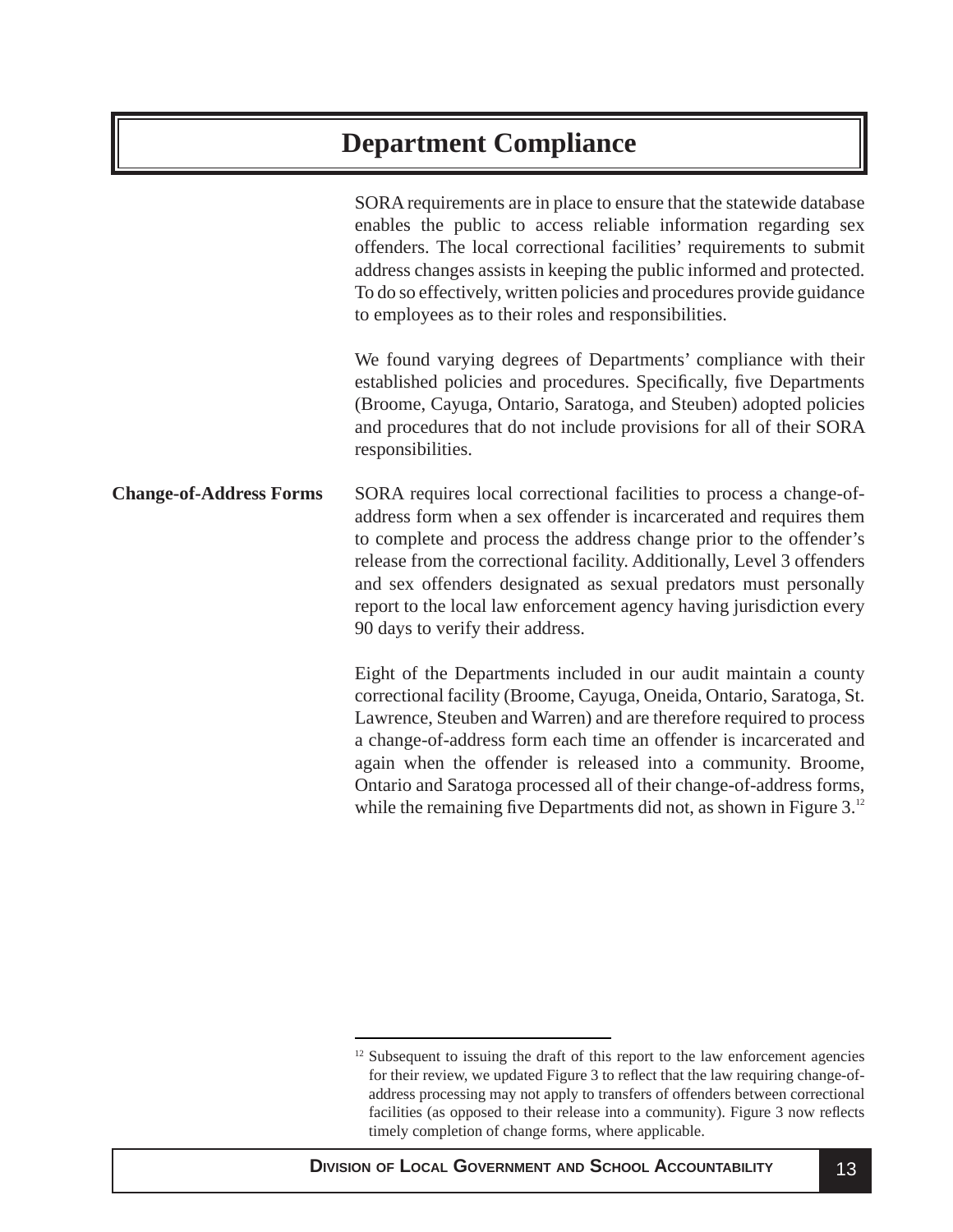| Figure 3: Change-of-Address Processing       |                                         |                                     |                                             |                                              |                                  |  |
|----------------------------------------------|-----------------------------------------|-------------------------------------|---------------------------------------------|----------------------------------------------|----------------------------------|--|
|                                              | <b>Offenders</b><br><b>Incarcerated</b> | <b>Offenders</b><br><b>Released</b> | <b>Change-of-Address Forms</b>              |                                              |                                  |  |
| <b>County Correctional Facility</b>          |                                         |                                     | <b>Completed</b><br>and<br><b>Processed</b> | <b>No</b><br><b>Admission</b><br><b>Form</b> | <b>No Release</b><br><b>Form</b> |  |
| <b>Broome County Sheriff's Office</b>        | 25                                      | 23                                  | 47                                          | 0                                            | $\Omega$                         |  |
| Cayuga County Sheriff's Office               | 4                                       | 3                                   | 5                                           | $\Omega$                                     |                                  |  |
| Oneida County Sheriff's Office               | 29                                      | 24                                  | 46                                          | 3                                            | 3                                |  |
| <b>Ontario County Sheriff's Office</b>       | 13                                      | 12                                  | 25                                          | $\Omega$                                     | $\Omega$                         |  |
| Saratoga County Sheriff's Office             | 5                                       | 5                                   | 8                                           | $\Omega$                                     | $\Omega$                         |  |
| St. Lawrence County Sheriff's Office         | 24                                      | 24                                  | 28                                          | 1                                            | 14                               |  |
| Steuben County Sheriff's Office <sup>®</sup> | 21                                      | 20                                  | 23                                          | 8                                            | 4                                |  |
| Warren County Sheriff's Office               | 18                                      | 14                                  | 25                                          | 3                                            |                                  |  |
| <b>TOTALS</b>                                | 139                                     | 125                                 | 207                                         | 15                                           | 23                               |  |

a During our review, we found one admission change-of-address form and two release change-of-address forms in the Department's files. However, the information was not reported to DCJS.

> For the period January 1, 2008 through January 22, 2014, we reviewed a total of 264 admissions and releases, from the eight correctional facilities to determine if they complied with the requirement to complete and process the offenders' change-of-address forms. We found 36 instances of address forms not consistently being completed and processed for admissions and releases. Of special concern, 23 of those instances related to sex offenders who had been released from incarceration; therefore, their address would remain as that of the correctional facility shown on the Registry and Subdirectory, until the offender – on his or her own initiative – reports a new change of address.

> Departments generally indicated that either they forgot to process the change-of-address forms or the releasing officer did not know of the requirement to process the form. If a change of address is not processed when offenders are released from incarceration, the Registry continues to report that they are in prison when they are not. Because the current system relies on offenders updating their addresses on their own initiative – whether to DCJS or to a Department – the Registry may not be updated. These reporting omissions could place the public at an increased risk of harm. It is therefore essential that Departments assume the responsibility for following up on DCJS reports to ensure that offenders' addresses are properly updated.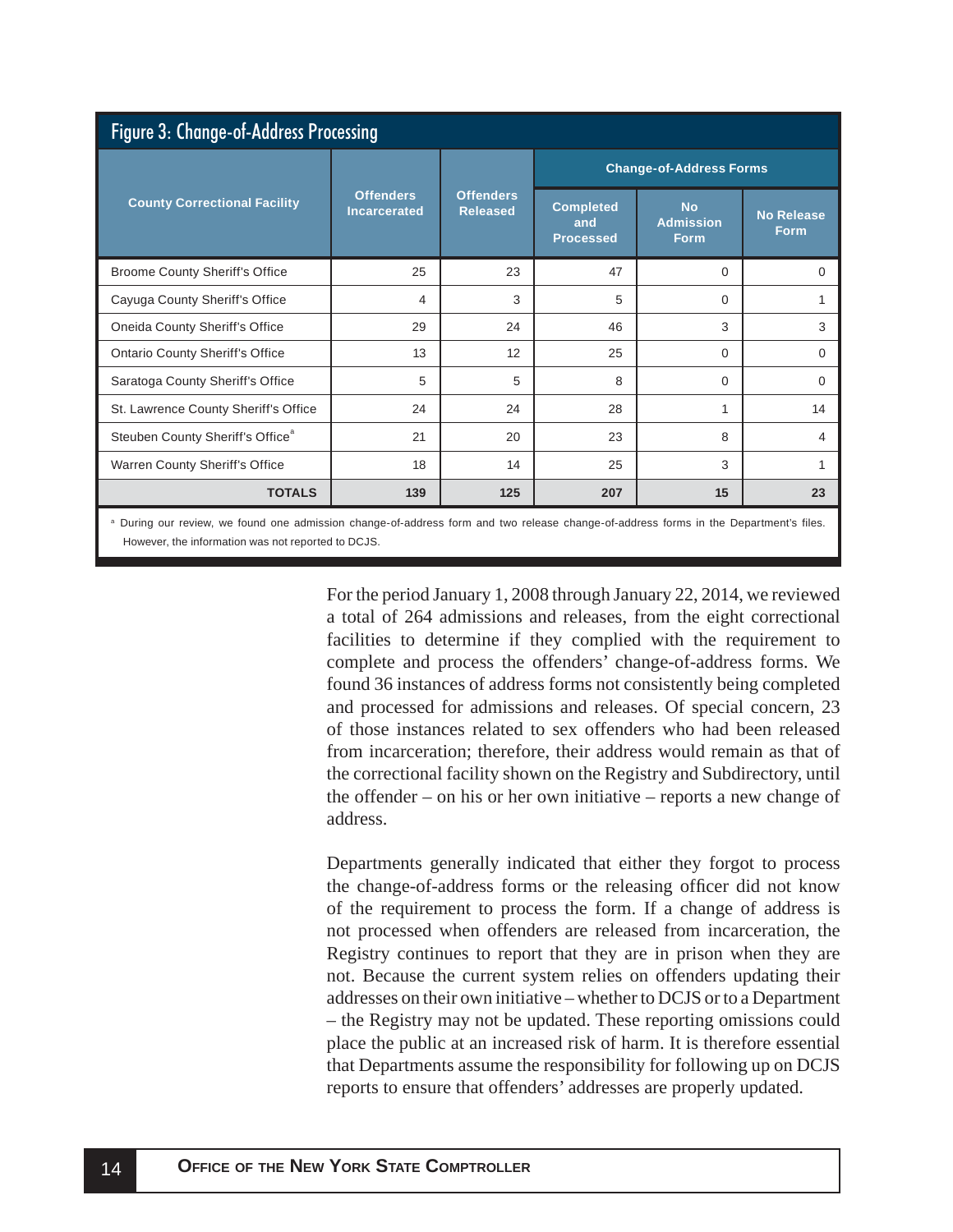<span id="page-16-0"></span>Effective written policies and procedures allow employees to understand their roles and responsibilities in carrying out day-today responsibilities, allow management to guide operations without constant intervention, and help ensure that management's expectations are clearly conveyed. Reliance on unwritten policies and practices may lead to misunderstandings and inconsistency. Written policies and procedures should be clearly conveyed and regularly reviewed to ensure that they continue to meet management's expectations. **Policies and Procedures**

> We reviewed the SORA policies and procedures adopted and implemented by the 15 Departments and found they varied widely in their scope and comprehensiveness. We also found varying degrees of compliance with Departments' own established policies and procedures. For example:

- Utica requires Level 3 offenders to personally report to the Department to verify their address, as required by SORA, and have a new photograph taken every 90 days, whereas Steuben allows Level 3 offenders residing in the jurisdiction to call in to verify their address every 90 days without appearing in person and updates their photo once a year.
- Cayuga's and Buffalo's policies and procedures do not reflect their current practices. Cayuga personnel destroy sex offender records once they have been addressed and do not maintain them, which is contrary to policy. Buffalo's policy and procedures, established in 2000, have not been reviewed or updated in at least the past decade. Officials informed us that the policy and procedures are outdated and do not reflect current practices.

Each county that maintains a correctional facility is required to process a change-of-address form when it incarcerates and later releases an offender from their facility. The Suffolk County Police Department does not operate a correctional facility so it would not process change-of-address forms when offenders are incarcerated, as this is handled by the Suffolk County Sheriff's Office. However, five (Broome, Cayuga, Ontario, Saratoga, and Steuben) of the eight other counties have not incorporated this responsibility into their policies and procedures. While each Department understood it was required to complete the change-of-address forms, only Ontario consistently does so.

In addition, we found that while the remaining three counties (Oneida, St. Lawrence and Warren) had policies and procedures that required personnel to process the forms, none of the units consistently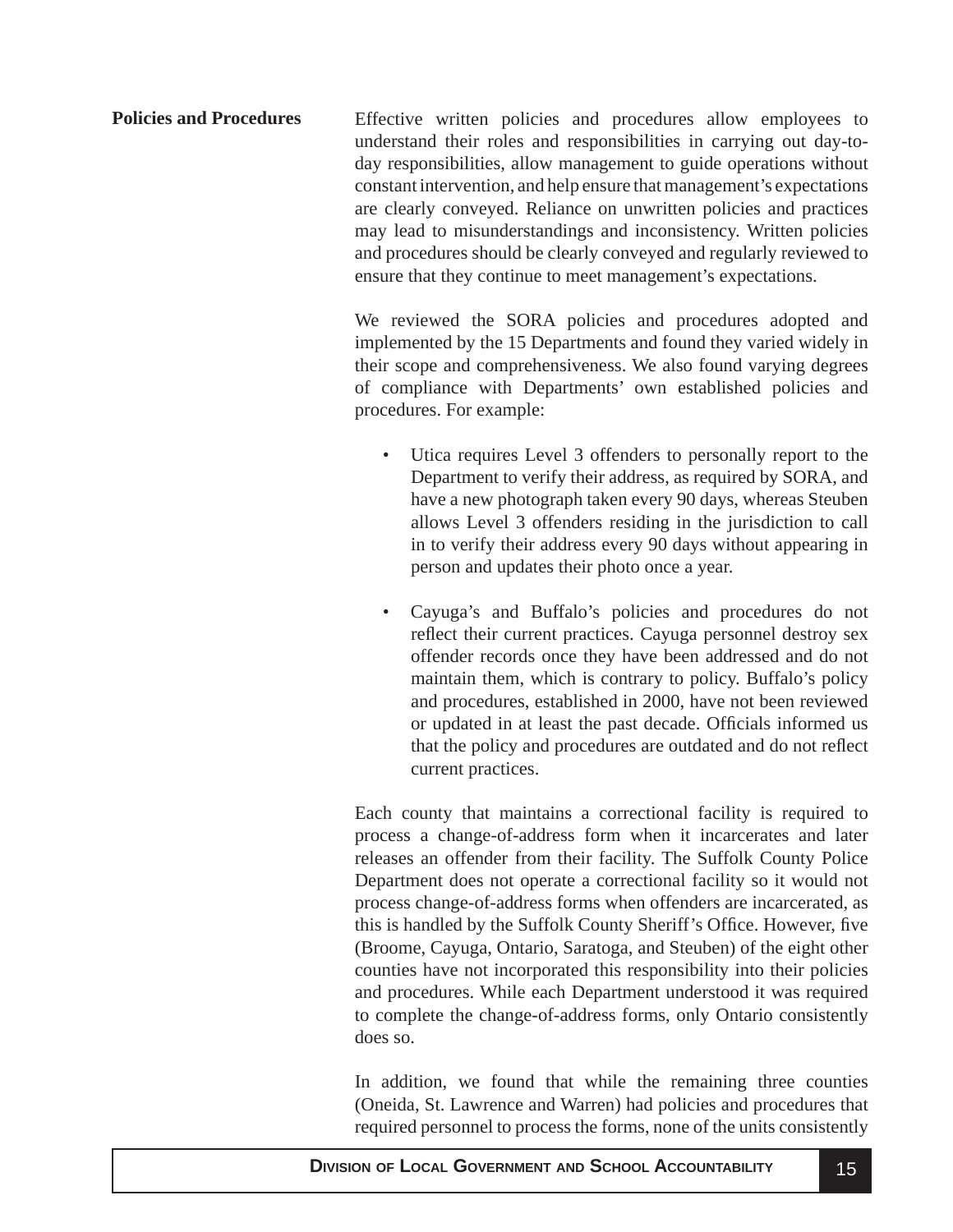<span id="page-17-0"></span>

|                        |                                                                                                                                                                                                                                                                         | followed them. For example, although St. Lawrence had policies<br>and procedures that required officers to process a change-of-address<br>form when an offender was jailed or released, the Department did not<br>update the addresses in 19 of the 24 offender incarcerations that we<br>examined. |
|------------------------|-------------------------------------------------------------------------------------------------------------------------------------------------------------------------------------------------------------------------------------------------------------------------|-----------------------------------------------------------------------------------------------------------------------------------------------------------------------------------------------------------------------------------------------------------------------------------------------------|
|                        | Policies and procedures can be an effective way for management<br>to convey their expectations and ensure day-to-day operations are<br>carried out as expected. However, for this to happen, policies and<br>procedures must be written, adopted and fully implemented. |                                                                                                                                                                                                                                                                                                     |
| <b>Recommendations</b> |                                                                                                                                                                                                                                                                         | Department officials should:                                                                                                                                                                                                                                                                        |
|                        |                                                                                                                                                                                                                                                                         | 2. Ensure the change-of-address forms are completed and processed<br>when an offender is incarcerated and later released from the<br>Department's correctional facility                                                                                                                             |
|                        |                                                                                                                                                                                                                                                                         | 3. Ensure their sex offender policies and procedures are complete<br>and comprehensive and reflect management's expectations and                                                                                                                                                                    |
|                        | 4.                                                                                                                                                                                                                                                                      | Ensure that the policies and procedures are fully implemented.                                                                                                                                                                                                                                      |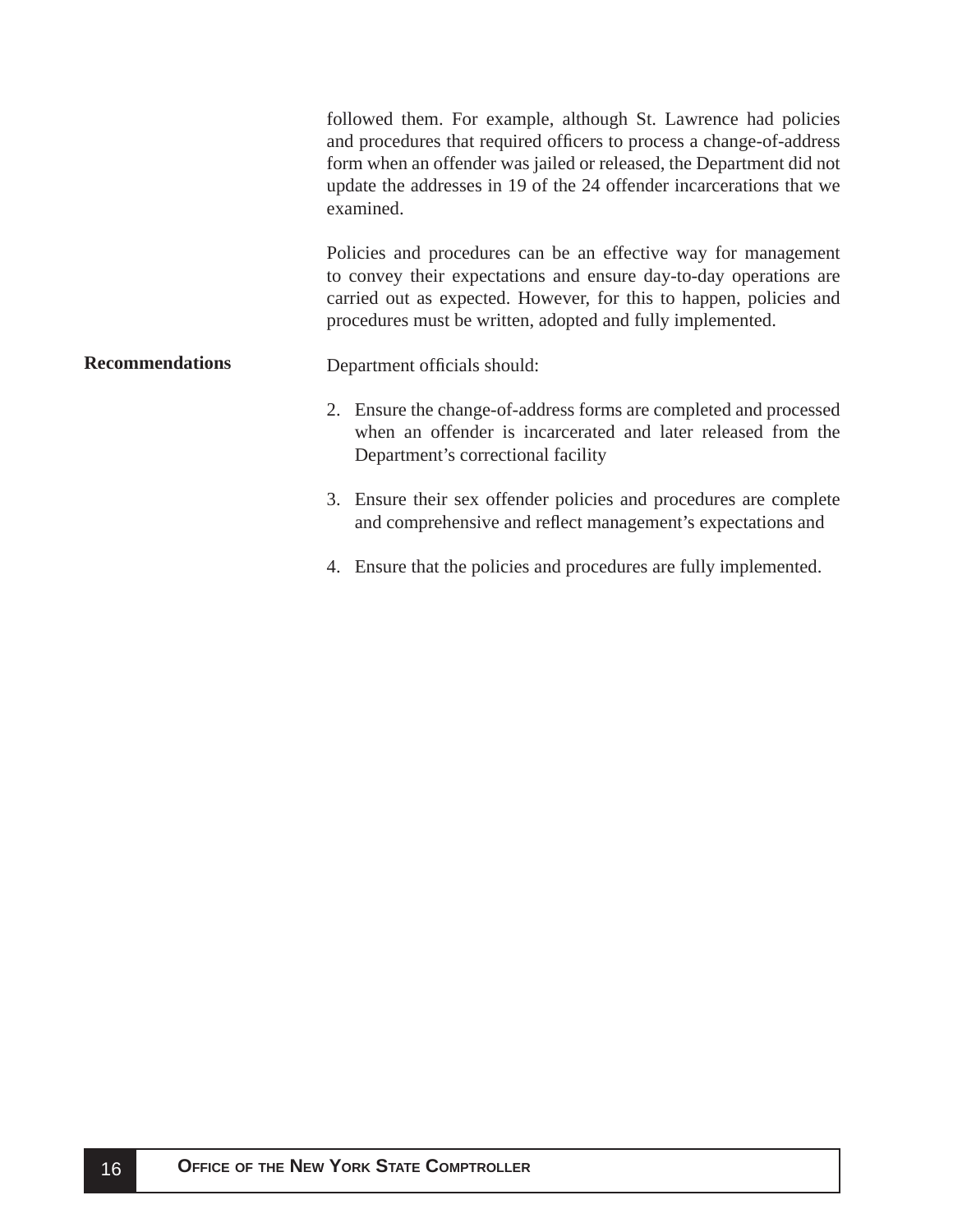## **APPENDIX A**

## **RESPONSES FROM LOCAL OFFICIALS**

<span id="page-18-0"></span>We provided a draft version of the respective individual audit reports to each of the 15 law enforcement agencies audited, and received 11 responses. While three agencies expressed concerns with findings relative to their specific agency, generally the units agreed with our audit findings and recommendations. We addressed the specific concerns of the three agencies in their individual audit reports. We also provided a draft copy of this global report to the agencies and requested responses. We received responses from three agencies.

The following comments were excerpted from selected responses.

## **Overall Comments**

Broome County law enforcement officials said: "Due to constant changes in technology and trends, our written policy has not been made current to coincide with the manner in which we were managing our sex offender registry. Those changes have since been made and we can now continue to successfully manage our sex offender program."

Saratoga County law enforcement officials said: "As a whole, the Sheriff's Office is pleased with the results of the audit. The audit was conducted in a fair and impartial manner and sufficient opportunity was given for members of the Sheriff's Office to actively participate in the process and provide guidance and explanations as necessary."

City of Utica law enforcement official said: "Due to the sensitive nature of monitoring sex offenders throughout New York State, I feel that such audits like this should take place more frequently. This may assure that all departments follow the SORA act in a uniform fashion. This will not only help with communication between respective departments, but will also give the sex offender some uniformity from jurisdiction to jurisdiction. I believe this will in turn lead to better sex offender compliance of SORA regulations."

## **Change-of-Address Processing**

Warren County law enforcement officials said: "The law infers the inmate as being sentenced to our facility, as notification [of change of address] is required 10 days prior to release or discharge. The law also infers the inmate is being released to the community based upon the items to be reported."

## **OSC Response**

We updated the Warren County audit report to reflect that the law may not apply to transfers between correctional facilities and that the Department completed the change form in a timely manner for the inmate released by a court during an appearance.

We also modified Figure 3, "Change-of-Address Processing," in this global report to show timely completion of change-of-address forms by various agencies, as applicable.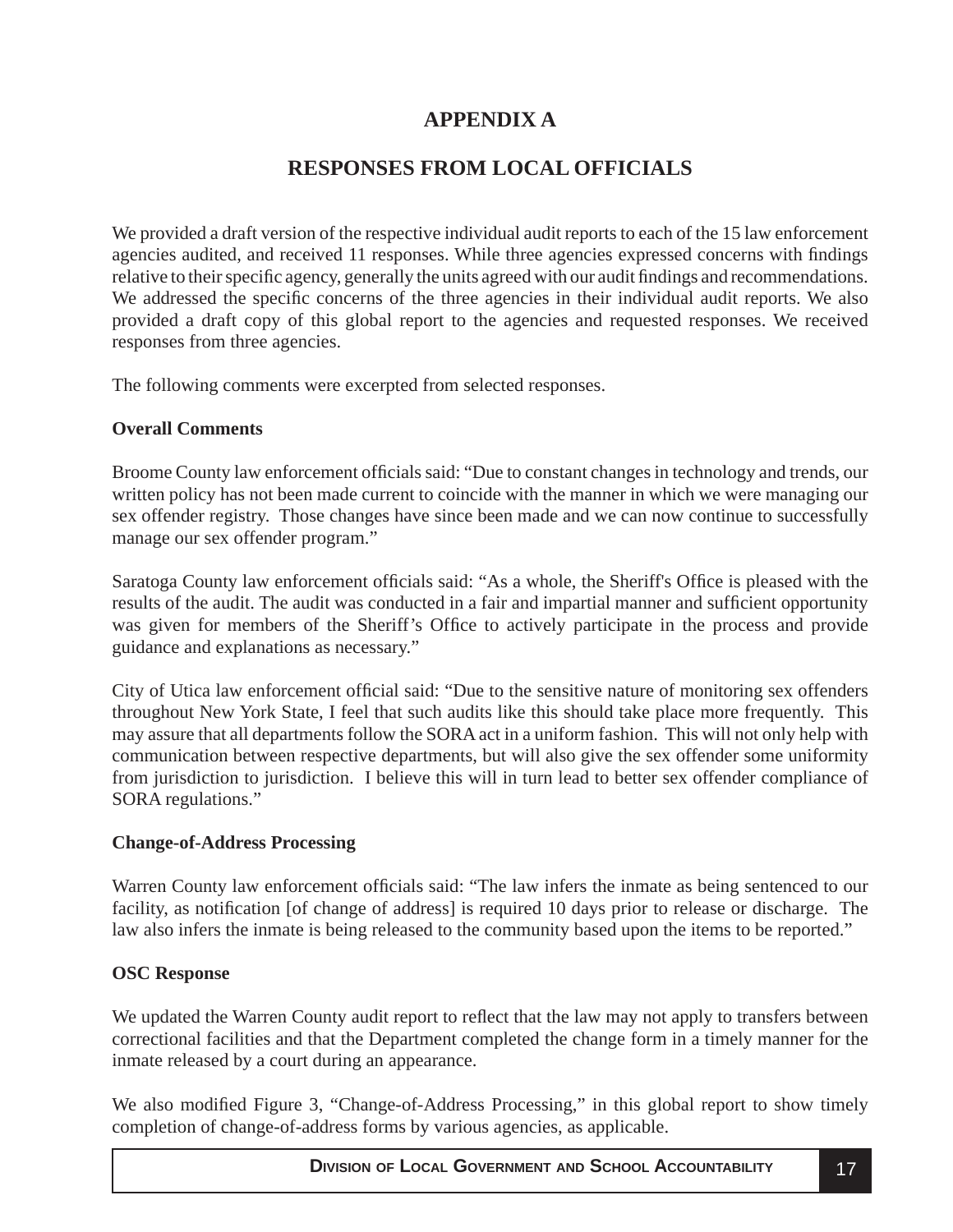## **APPENDIX B**

## **AUDIT METHODOLOGY AND STANDARDS**

<span id="page-19-0"></span>To determine if the Departments took action when DCJS notified them of an offender's noncompliance with SORA address verification requirements, we asked Department officials for the list of offenders who failed to verify their address. This list was provided by DCJS, from eJusticeNY. We also generated random audit samples and examined sex offender files to determine if the sample sex offenders failed to verify their addresses. We interviewed Department officials and examined related supporting documentation to determine what actions were taken to verify the offender's address.

To determine if the Department responds to DCJS notifications regarding offenders with photographs to be due soon, and if the Department uses DCJS-provided resources that identify offenders with expired photographs, we obtained the DCJS list of offenders that owed photographs and met with Department officials to learn why a photograph was not taken and what actions they took to bring the offender into compliance.

To determine whether the Departments that operate correctional facilities obtained DCJS change-ofaddress forms relating to a sex offender being admitted to and released from the county correctional facility, we requested a list of sex offenders who had been incarcerated in the facility during our scope period. We selected a judgmental audit sample of 143 offenders from these lists; because each unit had unique record systems, our selection process varied from unit to unit. When possible, all records were examined. For each offender selected, the Departments provided the offender's jail admission and release dates, and we searched the related offenders' hardcopy files for DCJS address change forms corresponding to these dates. We interviewed the Departments' correctional facility supervisor and examined DCJS Offender Detail reports to determine if the jail obtained the required address change forms and whether the information had been transmitted to DCJS.

We also reviewed each Department's policies and procedures and compared them to Department practices to determine if they address all of the Department's SORA responsibilities.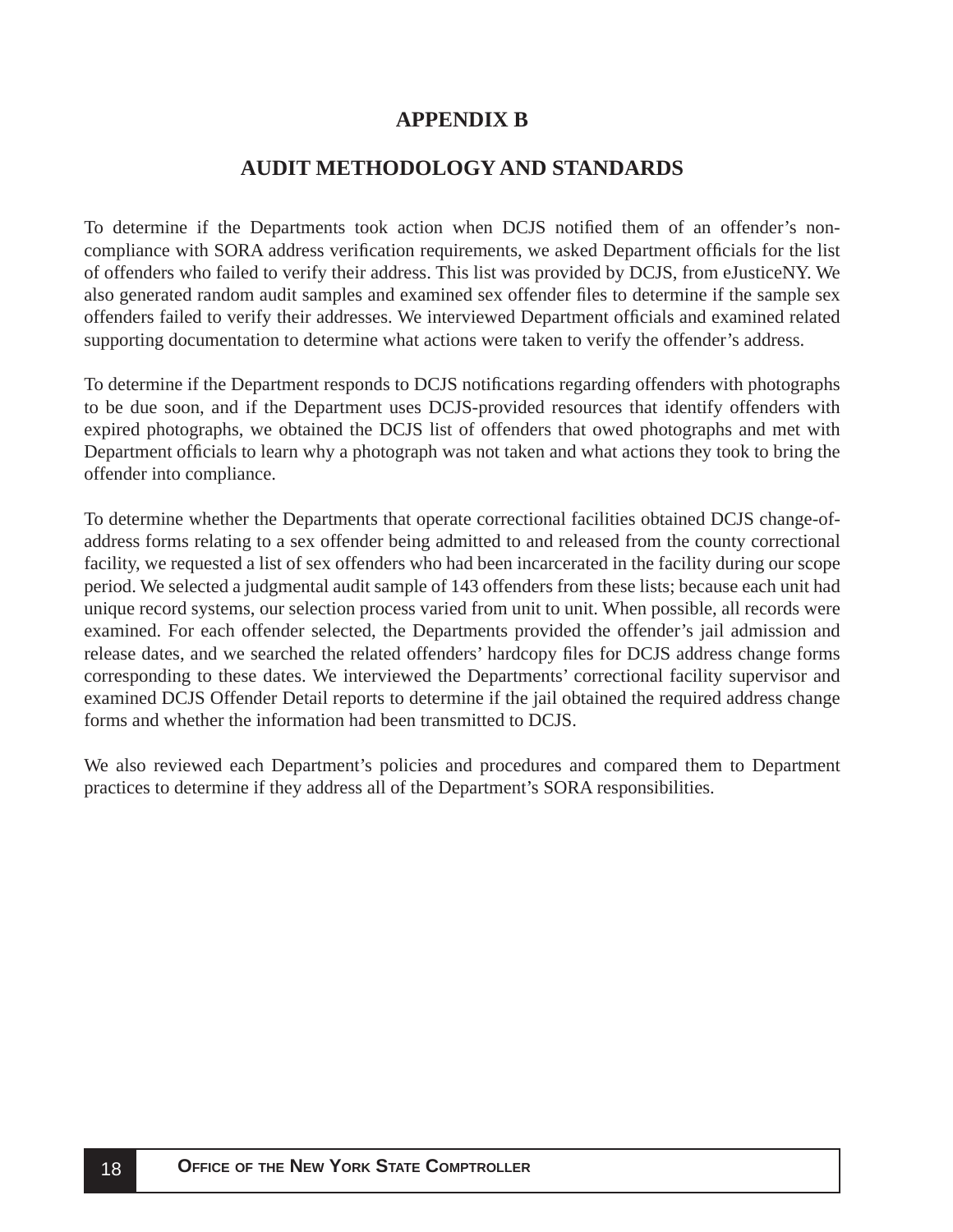## **APPENDIX C**

## <span id="page-20-0"></span>**DEFINITIONS, REGISTRATION REQUIREMENTS, CONVICTIONS IN OTHER JURISTICTIONS AND THE SORA WEBSITE**

### Definitions (from Correction Law  $§168-a$ )

Sex Offender: Includes any person who is convicted of any of the offenses set forth in subdivision two (2) or three (3) of Article 6-c, Section 168-a of the NYS Correction Law.

Sexual Predator: A sex offender who has been convicted of a sexually violent offense as defined in subdivision three (3) of Section 168-a of the NYS Correction Law and who suffers from a mental abnormality that makes such person likely to engage in predatory sexually violent offenses.

Sexually Violent Offender: A sex offender who has been convicted of a sexually violent offense defined in Subdivision three  $(3)$  of Section 168-A of the NYS Correction Law.

Predicate Sex Offender: A sex offender who has been convicted of an offense set forth in subdivision two (2) or three (3) of Section 168-a of the NYS Correction Law, when the offender has been previously convicted of an offense set forth in subdivision two (2) or three (3) of section 168-a of the NYS Correction Law.

### Registration Requirements

An offender's basic obligations are as follows. Sexual predators, sexually violent offenders and predicate sex offenders all must register for life and:

- Report annually where they live by signing and returning an annual verification form to DCJS within 10 days after receiving it
- Notify DCJS in writing of a new address no later than 10 days after moving
- Report in person to a local police agency to have a current photograph taken every three years (Level 1 and 2 offenders) or every year (Level 3 offenders and offenders labeled as a sexual predator)
- Notify DCJS in writing of any institution of higher education they are attending and enrolled in, confirming they are living and indicating whether they are employed. Any change in status must be reported to DCJS no later than 10 days after the change and
- Provide in writing Internet service providers, Internet screen names and email accounts.

Level 2 and Level 3 offenders must annually state that they are still employed at the last reported address.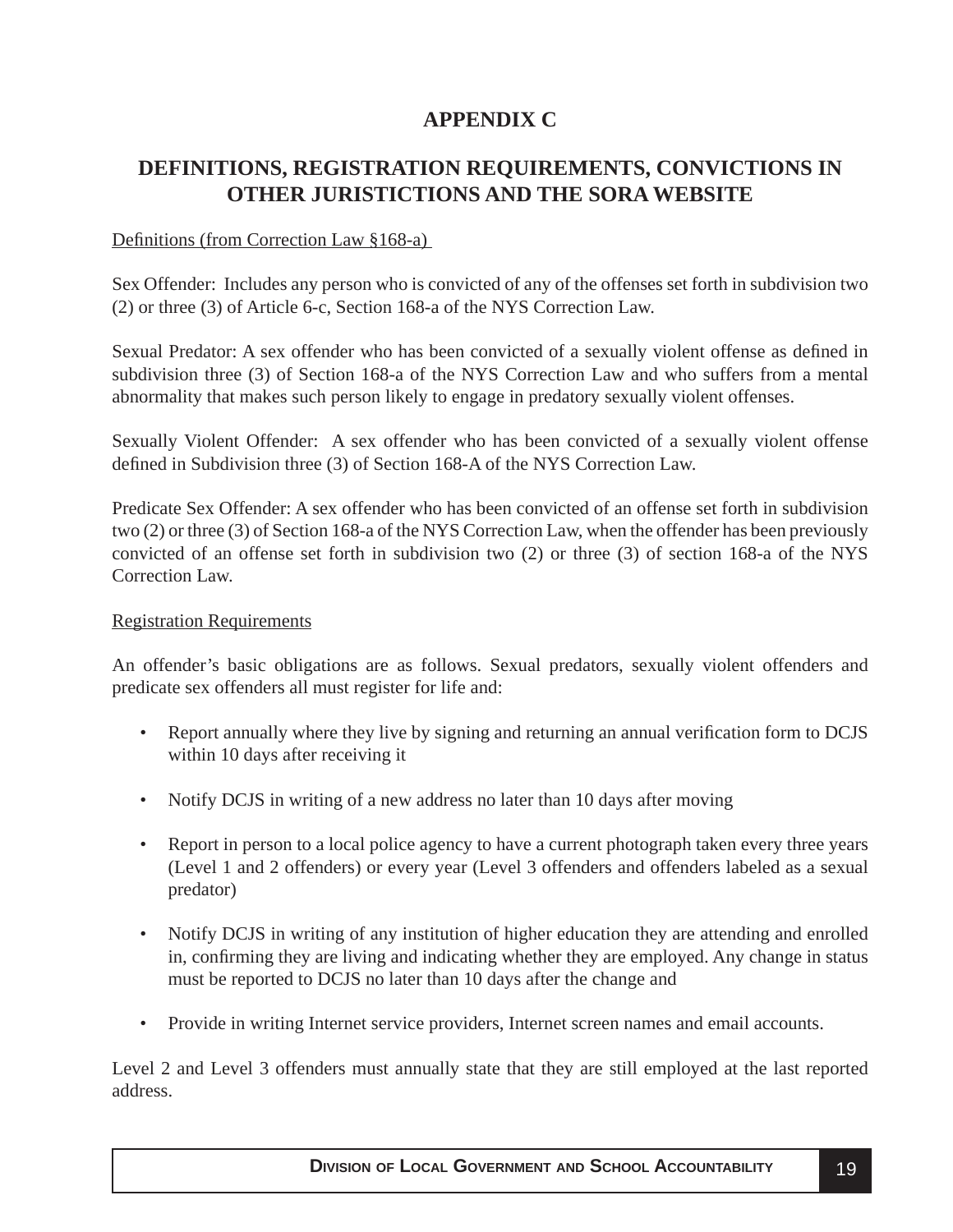Level 3 offenders and offenders with a sexual predator designation must personally verify their addresses every 90 days with law enforcement. Law enforcement may at that time photograph a Level 3 offender if that offender's appearance has changed.

Note: The preceding is a basic list of responsibilities; please refer to Correction Law Article 6-C for more detailed information.

Convictions in Other Jurisdictions

(Source: DCJS website: *http://www.criminaljustice.ny.gov/nsor/sortab1.htm*)

Individuals convicted in another jurisdiction (federal, military, or another state or country) who reside in New York State are required to register if:

- (1) the individual is convicted of an offense equivalent to a New York State registerable sex offense; or
- (2) the individual is convicted of a felony requiring registration in the conviction jurisdiction; or

(3) *the individual is convicted of:*

- *18 U.S.C.A. 2251* (sexual exploitation of children)
- *18 U.S.C.A. 2251A* (selling or buying of children)
- *18 U.S.C.A. 2252* (certain activities relating to material involving the sexual exploitation of minors)
- *18 U.S.C.A. 2252A* (certain activities relating to material constituting or containing child pornography)
- *18 U.S.C.A. 2260* (production of sexually explicit depictions of a minor for importation into the United States)
- *18 U.S.C.A. 2422(b) (coercion and enticement)*
- 1*8 U.S.C.A. 2423* (transportation of minors) *or*
- *18 U.S.C.A. 2425* (use of interstate facilities to transmit information about a minor).

## SORA Website

## **The public may obtain information about sex offenders from the New York State Division of Criminal Justice Services' Sex Offender Subdirectory at:**

http://www.criminaljustice.ny.gov/SomsSUBDirectory/search\_index.jsp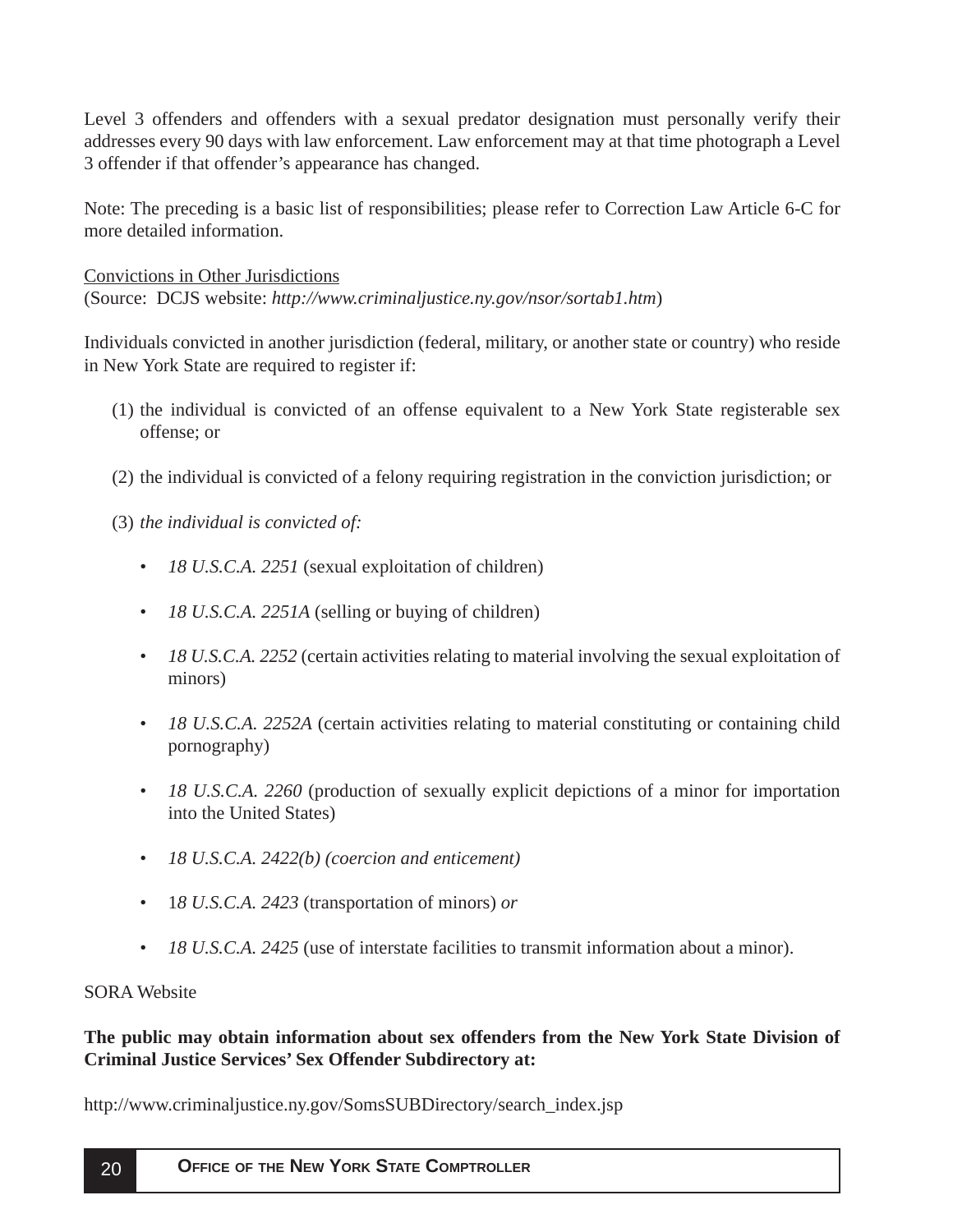## **APPENDIX D**

## **HOW TO OBTAIN ADDITIONAL COPIES OF THE REPORT**

<span id="page-22-0"></span>To obtain copies of this report, write or visit our web page:

Office of the State Comptroller Public Information Office 110 State Street, 15th Floor Albany, New York 12236 (518) 474-4015 http://www.osc.state.ny.us/localgov/